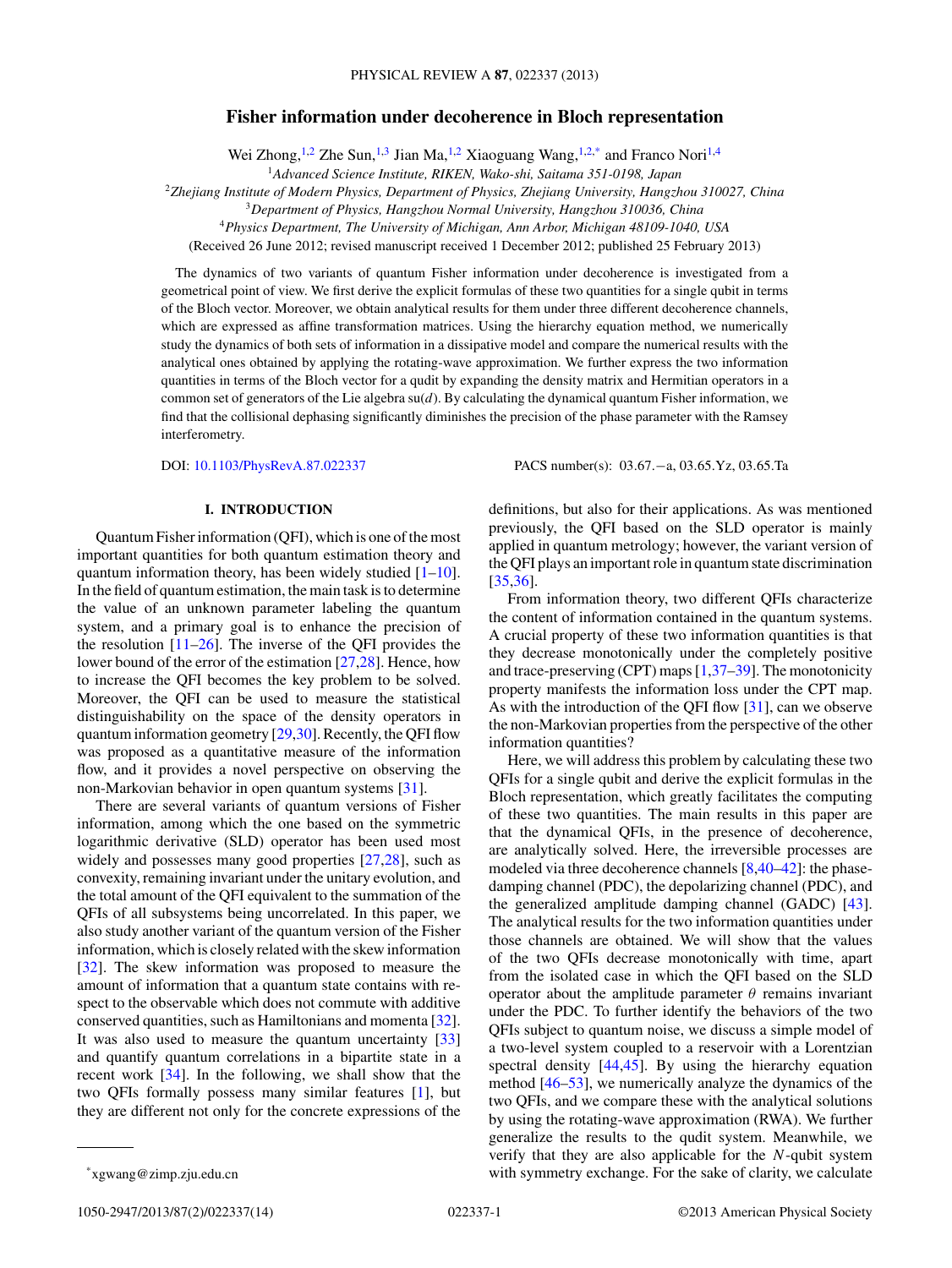<span id="page-1-0"></span>the dynamical quantum Fisher information in the presence of collisional dephasing.

This paper is organized as follows. In Sec. II, we first review two different definitions of the QFI, and we give the explicit formulas for the QFIs for a single-qubit system. In Sec. [III,](#page-3-0) we obtain the analytical results for the two quantities under three different decoherence channels, and the numerical results are given. Moreover, in Sec. [IV](#page-6-0) A, we generalize the expressions of the two QFIs for a qudit system, and the QFI in a noisy environment for an *N*-qubit system is discussed in Sec. [IV](#page-6-0) B. Finally, the conclusions are given in Sec. [V.](#page-9-0)

# **II. FISHER INFORMATION**

In this section, we briefly summarize two variants of the definition of the QFIs [\[32,54\]](#page-13-0), which are referred to as two different extensions from the classical Fisher information. We also discuss the relations between the QFI and the Bures distance [\[30,55–57\]](#page-13-0) as well as the QFI and the Hellinger distance [\[58\]](#page-13-0). In the Bloch representation, we derive the explicit formulas of these two information quantities for the single-qubit system.

# **A. Fisher information and Bures distance**

The classical Fisher information, originating from the statistical inference, is a way of measuring the amount of information that an observable random variable *X* carries about an unknown parameter  $\lambda$ . Suppose that  $\{p_i(\lambda), \lambda \in \Lambda\}$  $\mathbb{R}$ <sub>i</sub> $\bigcup_{i=1}^{N}$  is the probability density conditioned on the fixed value of the parameter  $\lambda = \lambda^*$  with measurement outcomes { $x_i$ }. The classical Fisher information is defined as

$$
F_{\lambda} = \sum_{i} p_{i} (\lambda) \left[ \frac{\partial \ln p_{i} (\lambda)}{\partial \lambda} \right]^{2}, \qquad (1)
$$

which characterizes the inverse variance of the asymptotic normality of a maximum-likelihood estimator. Here we have assumed that the observable  $\ddot{X}$  is a discrete variable. If it is continuous, the summation in Eq.  $(1)$  should be replaced by an integral.

The quantum analog of the Fisher information is formally generalized from Eq. (1) and defined as

$$
\mathcal{F}_{\lambda} = \text{Tr}\left(\rho_{\lambda} L_{\lambda}^{2}\right) = \text{Tr}\left[\left(\partial_{\lambda} \rho_{\lambda}\right) L_{\lambda}\right],\tag{2}
$$

in terms of the symmetric logarithmic derivative (SLD) operator  $L_{\lambda}$ , which is a Hermitian operator determined by

$$
\partial_{\lambda} \rho_{\lambda} = \frac{1}{2} \{ \rho_{\lambda}, L_{\lambda} \}, \tag{3}
$$

where  $\partial_{\lambda} \equiv \frac{\partial}{\partial \lambda}$  and  $\{\cdot, \cdot\}$  denotes the anticommutator. By diagonalizing the density matrix as  $\rho_{\lambda} = \sum_{i} \rho_{i} |\psi_{i}\rangle \langle \psi_{i}|$ , associated with  $\varrho_i \geq 0$  and  $\sum_i \varrho_i = 1$ , the elements of the SLD operator are completely defined under the condition  $\varrho_i + \varrho_j \neq 0$ . Therefore, Eq. (2) can be expressed as

$$
\mathcal{F}_{\lambda} = \sum_{i'} \frac{(\partial_{\lambda} \varrho_{i'})^2}{\varrho_{i'}} + 2 \sum_{i \neq j} \frac{(\varrho_i - \varrho_j)^2}{\varrho_i + \varrho_j} | \langle \psi_i | \partial_{\lambda} \psi_j \rangle |^2, \quad (4)
$$

where the first and the second summations involve sums over all  $\varrho_i \neq 0$  and  $\varrho_i + \varrho_j \neq 0$ , respectively. In Eq. (4), the first term is equal to the classical Fisher information of Eq. (2), which is called the classical term, and the second term is called the quantum term. For pure states, Eq. (4) reduces to

$$
\mathcal{F}_{\lambda} = 4[\langle \partial_{\lambda} \psi | \partial_{\lambda} \psi \rangle - | \langle \psi | \partial_{\lambda} \psi \rangle |^{2}]. \tag{5}
$$

An essential feature of the QFI is that we can obtain the achievable lower bound of the mean-square error of the unbiased estimator for the parameter  $\lambda$ , i.e., the so-called quantum Cramér-Rao (QCR) theorem:

$$
\text{var}(\hat{\lambda}) \geqslant \frac{1}{\nu \mathcal{F}_{\lambda}},\tag{6}
$$

where var (·) denotes the variance,  $\hat{\lambda}$  denotes the unbiased estimator, and *ν* represents the number of repeated experiments. It has been found that the QCR bound cannot be achieved in the asymptotic limit, and other measures of the accuracy are examined in Refs. [\[24–26\]](#page-12-0).

As shown in a seminal work, see Ref. [\[30\]](#page-13-0), the estimability of a set of parameters parametrizing the family of the quantum states  $\{\rho_{\lambda}\}\$ , which is characterized by the QFI, is naturally related to the distinguishability of the states on the manifold of the quantum states, which is measured by the Bures distance. It was also proven that the QFI is simply proportional to the Bures distance [\[30\]](#page-13-0),

$$
D_{\rm B}^2[\rho(\lambda), \rho(\lambda + d\lambda)] = \frac{1}{4} \mathcal{F}_{\lambda} d\lambda^2. \tag{7}
$$

The Bures distance measures the distance between two quantum states, and is defined as [\[55–57\]](#page-13-0)

$$
D_{\rm B}^2(\rho,\sigma) := 2(1 - \text{Tr}\sqrt{\rho^{1/2}\sigma\rho^{1/2}}),\tag{8}
$$

where the second term in the parentheses on the right-hand side is the so-called Uhlmann fidelity [\[56\]](#page-13-0). Meanwhile, the explicit formula of the QFI for the two-dimensional density matrices is obtained by Ref. [\[59\]](#page-13-0)

$$
\mathcal{F}_{\lambda} = \text{Tr}(\partial_{\lambda}\rho)^{2} + \frac{1}{\det\rho} \text{Tr}(\rho \,\partial_{\lambda}\rho)^{2}.
$$
 (9)

In the Bloch sphere representation, any qubit state can be written as

$$
\rho = \frac{1}{2}(1 + \boldsymbol{\omega} \cdot \hat{\boldsymbol{\sigma}}),\tag{10}
$$

where  $\boldsymbol{\omega} = (\omega_x, \omega_y, \omega_z)^T$  is the real Bloch vector and  $\hat{\boldsymbol{\sigma}} =$  $(\hat{\sigma}_x, \hat{\sigma}_y, \hat{\sigma}_z)$  denotes the Pauli matrices. Apparently, the eigenvalues of the density operator are  $(1 \pm \omega)/2$ , with the length of the Bloch vector  $\omega \equiv |\omega|$ . Here, the Bloch vector satisfies  $\omega \leq 1$ , and the equality holds for pure states. In the Bloch representation,  $\mathcal{F}_{\lambda}$  can be represented as follows:

$$
\mathcal{F}_{\lambda} = \begin{cases} |\partial_{\lambda} \omega|^2 + \frac{(\omega \cdot \partial_{\lambda} \omega)^2}{1 - |\omega|^2}, & \omega < 1, \\ |\partial_{\lambda} \omega|^2, & \omega = 1. \end{cases}
$$
(11)

The first line of the above equation is only applicable for the mixed states, which can be straightforwardly obtained by substituting Eq.  $(10)$  into Eq.  $(9)$ .

For pure states, we have the equation  $\rho^2 = \rho$ . Taking the differential on both sides of this equation with respect to *λ*, one gets

$$
\partial_{\lambda}\rho = \partial_{\lambda}\rho^{2} = \rho\left(\partial_{\lambda}\rho\right) + \left(\partial_{\lambda}\rho\right)\rho. \tag{12}
$$

The SLD operator is given as

$$
L = 2 \partial_{\lambda} \rho \tag{13}
$$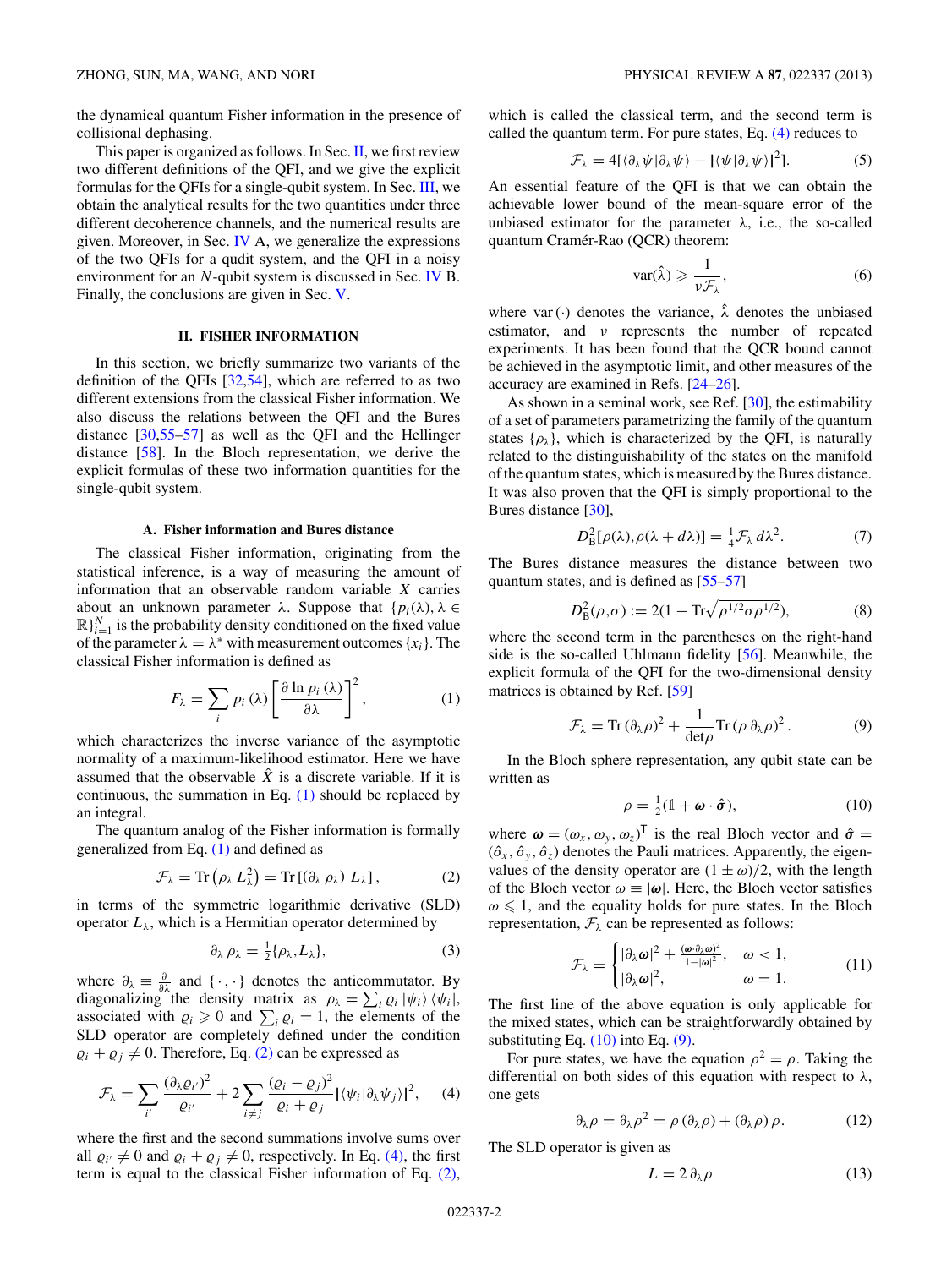<span id="page-2-0"></span>by comparing Eq. [\(12\)](#page-1-0) with Eq. [\(3\).](#page-1-0) Substituting Eqs. [\(10\)](#page-1-0) and [\(13\)](#page-1-0) into Eq. [\(2\),](#page-1-0) and using the relation

$$
Tr [(a \cdot \hat{\sigma}) (b \cdot \hat{\sigma})] = 2 a \cdot b, \qquad (14)
$$

finally yields the second line of Eq. [\(11\),](#page-1-0) i.e.,  $\mathcal{F}_{\lambda}$  for pure states is the norm of the derivative of the Bloch vector.

## **B. Fisher information and Hellinger distance**

By extending Eq.  $(1)$  into the quantum regime in a different way, we will obtain a variant OFI  $[60]$ . Equation  $(1)$  can be equivalently expressed as

$$
F_{\lambda} = 4 \sum_{i} [\partial_{\lambda} \sqrt{p_i(\lambda)}]^2.
$$
 (15)

By straightforwardly replacing the summation by a trace, the probability  $p_i(\lambda)$  by a density matrix  $\rho_\lambda$ , and the differential *∂*<sub>λ</sub> by the inner differential  $∂λ$  = *i*[ $G$ , ·] with  $G$ <sup>∂</sup> being a fixed self-adjoint operator and  $[\cdot, \cdot]$  denoting the commutator, one obtains the following equation:

$$
\mathcal{I}_{\lambda} := 4\text{Tr}(\partial_{\lambda}\sqrt{\rho}_{\lambda})^2 = -4\text{Tr}[\rho^{1/2}, \hat{G}]^2. \quad (16)
$$

In this particular case, suppose that  $\rho_{\lambda} \equiv e^{-i\hat{G}\lambda} \rho e^{i\hat{G}\lambda}$ , i.e.,  $\rho_{\lambda}$ satisfies the Landau–von Neumann equation  $i\partial_\lambda \rho_\lambda = [\hat{G}, \rho_\lambda]$ . Note that here we define Eq.  $(16)$  as a paradigmatic version of the QFI. Actually, Eq. (16) is the so-called skew information

$$
\mathcal{I}_{\text{WY}} := -\frac{1}{2} \text{Tr} \big[ \rho_{\lambda}^{1/2}, \hat{G} \big]^2, \tag{17}
$$

which is introduced by Wigner and Yanase [\[32\]](#page-13-0), with ignorance of a negligible constant number here, i.e.,  $\mathcal{I} = 8\mathcal{I}_{WY}$ . The skew information (SI) is a measure of the information contained in a quantum state  $\rho_{\lambda}$  with respect of a fixed conserved observable  $\hat{G}$ .

 $\sum_i \varrho_i |\psi_i\rangle \langle \psi_i|$  into Eq. (16), one obtain By inserting the spectrum decomposition  $\rho =$ 

$$
\mathcal{I}_{\lambda} = \sum_{i'} \frac{(\partial_{\lambda} \varrho_{i'})^2}{\varrho_{i'}} + 4 \sum_{i \neq j} (\sqrt{\varrho_i} - \sqrt{\varrho_j})^2 |\langle \psi_i | \partial_{\lambda} \psi_j \rangle|^2, \quad (18)
$$

where the first summation is over all  $\rho_i \neq 0$ , the same requirement as in Eq. (18). Comparing with Eq. [\(4\),](#page-1-0) the classical terms in Eqs.  $(4)$  and  $(18)$  are the same, but the quantum terms are different. For pure states, Eq.  $(18)$  reduces to

$$
\mathcal{I}_{\lambda} = 8[\langle \partial_{\lambda} \psi | \partial_{\lambda} \psi \rangle - | \langle \psi | \partial_{\lambda} \psi \rangle |^{2}], \tag{19}
$$

which is twice as much as the QFI of Eq. [\(2\)](#page-1-0) given in Eq. [\(5\).](#page-1-0) The factor-of-2 difference between  $\mathcal{F}_{\lambda}$  and  $\mathcal{I}_{\lambda}$  results from their different coefficients (or weights) of the quantum terms in Eqs. [\(4\)](#page-1-0) and (18). For pure states, the classical terms vanish, and only the quantum terms contribute. Then we obtain Eqs.  $(5)$  and  $(19)$ .

Similar to the relation between the QFI of Eq. [\(2\)](#page-1-0) and the Bures distance given in Eq. [\(7\),](#page-1-0) there formally exists the same relation between the QFI of Eq.  $(17)$  and the quantum Hellinger distance [\[58\]](#page-13-0):

$$
D_{\text{QH}}^2[\rho(\lambda), \rho(\lambda + d\lambda)] = \frac{1}{4} \mathcal{I}_{\lambda} d\lambda^2. \tag{20}
$$

The latter is the quantum version of the classical Hellinger distance, which measures the distance between two probability

distributions. In the space of the quantum state, the quantum Hellinger distance is defined as

$$
D_{\text{QH}}^2(\rho, \sigma) := 2(1 - \text{Tr}\sqrt{\rho}\sqrt{\sigma}), \tag{21}
$$

where the last term in the parentheses on the right-hand side is called quantum affinity [\[58\]](#page-13-0).

For a  $2 \times 2$  density matrix, we derive the explicit formula of the QFI  $\mathcal{I}_{\lambda}$  as follows:

$$
\mathcal{I}_{\lambda} = \alpha \operatorname{Tr}(\partial_{\lambda} \rho)^2 - \beta \operatorname{Tr}(\rho \partial_{\lambda} \rho)^2, \tag{22}
$$

where the coefficients are determined by

$$
\alpha = \frac{1}{1 - 4 \det \rho} \left[ \frac{4(1 - 2 \det \rho)}{(1 + 2 \sqrt{\det \rho})} - 1 \right],
$$
 (23)

$$
\beta = \frac{1}{1 - 4 \det \rho} \left( \frac{8}{1 + 2 \sqrt{\det \rho}} - \frac{1}{\det \rho} \right). \tag{24}
$$

In the Bloch representation,  $\mathcal{I}_{\lambda}$  can be represented as follows:

$$
\mathcal{I}_{\lambda} = \begin{cases}\n\frac{2|\partial_{\lambda}\omega|^{2}}{1 + \sqrt{1 - |\omega|^{2}}} + \Theta_{\omega} (\omega \cdot \partial_{\lambda} \omega)^{2}, & \omega < 1, \\
2|\partial_{\lambda}\omega|^{2}, & \omega = 1,\n\end{cases}
$$
\n(25)

where the coefficient is given by

$$
\Theta_{\omega} = \frac{1}{1 - |\omega|^2} - \frac{1}{(1 + \sqrt{1 - |\omega|^2})^2}.
$$
 (26)

The first line of Eq.  $(25)$  is only applicable for mixed states, which can be directly derived by substituting Eq.  $(10)$  into Eqs. (22), (23), and (24).

For pure states, we have

$$
\sqrt{\rho} = \rho. \tag{27}
$$

With Eqs.  $(14)$  and  $(27)$ , one can obtain the second line of Eq. (25) from Eq. (16), i.e.,  $\mathcal{I}_{\lambda}$  for pure states is the norm of the derivative of the Bloch vector up to a factor of 2.

## **C. Example**

Having obtained Eqs.  $(11)$  and  $(25)$ , we consider a simple example to calculate the two variant QFIs for a pure state with different parameters. We adopt the standard notation where  $|1\rangle \equiv |\downarrow\rangle$  and  $|0\rangle \equiv |\uparrow\rangle$  correspond to the ground state and excited state, respectively. Consider an arbitrary single-qubit state

$$
|\psi\rangle = \cos\frac{\theta}{2}|0\rangle + e^{i\phi}\sin\frac{\theta}{2}|1\rangle, \tag{28}
$$

of which the Bloch vector is denoted as  $\omega =$  $(\sin \theta \cos \phi, \sin \theta \sin \phi, \cos \theta)^T$ , with  $\theta$  and  $\phi$  referring to the polar and azimuth angles on the Bloch sphere. Here, the two parameters  $\theta$  and  $\phi$  in Eq. (28) are assumed to be unitary encoded.

Now we compute the QFIs of the single-qubit state Eq. (28) in terms of the following parameters:  $\theta$  (amplitude parameter) and  $\phi$  (phase parameter). With the help of Eq. [\(11\),](#page-1-0) one can easily obtain  $\mathcal{F}_{\theta} = 1$  and  $\mathcal{F}_{\phi} = \sin^2 \theta$ . For the amplitude parameter  $\theta$ ,  $\mathcal{F}_{\theta}$  is constantly equal to 1, independent of both parameters  $\theta$  and  $\phi$ , while  $\mathcal{F}_{\phi}$  about  $\phi$  depends on the parameter  $\theta$  and reaches the maximum value 1 when  $\theta = \pi/2$ , parameter  $\theta$  and reaches the maximum value 1 when  $\theta = \pi/2$ ,<br>i.e.,  $|\psi\rangle$  is an equal-weighted state  $|\psi\rangle = (|0\rangle + e^{i\phi}|1\rangle)/\sqrt{2}$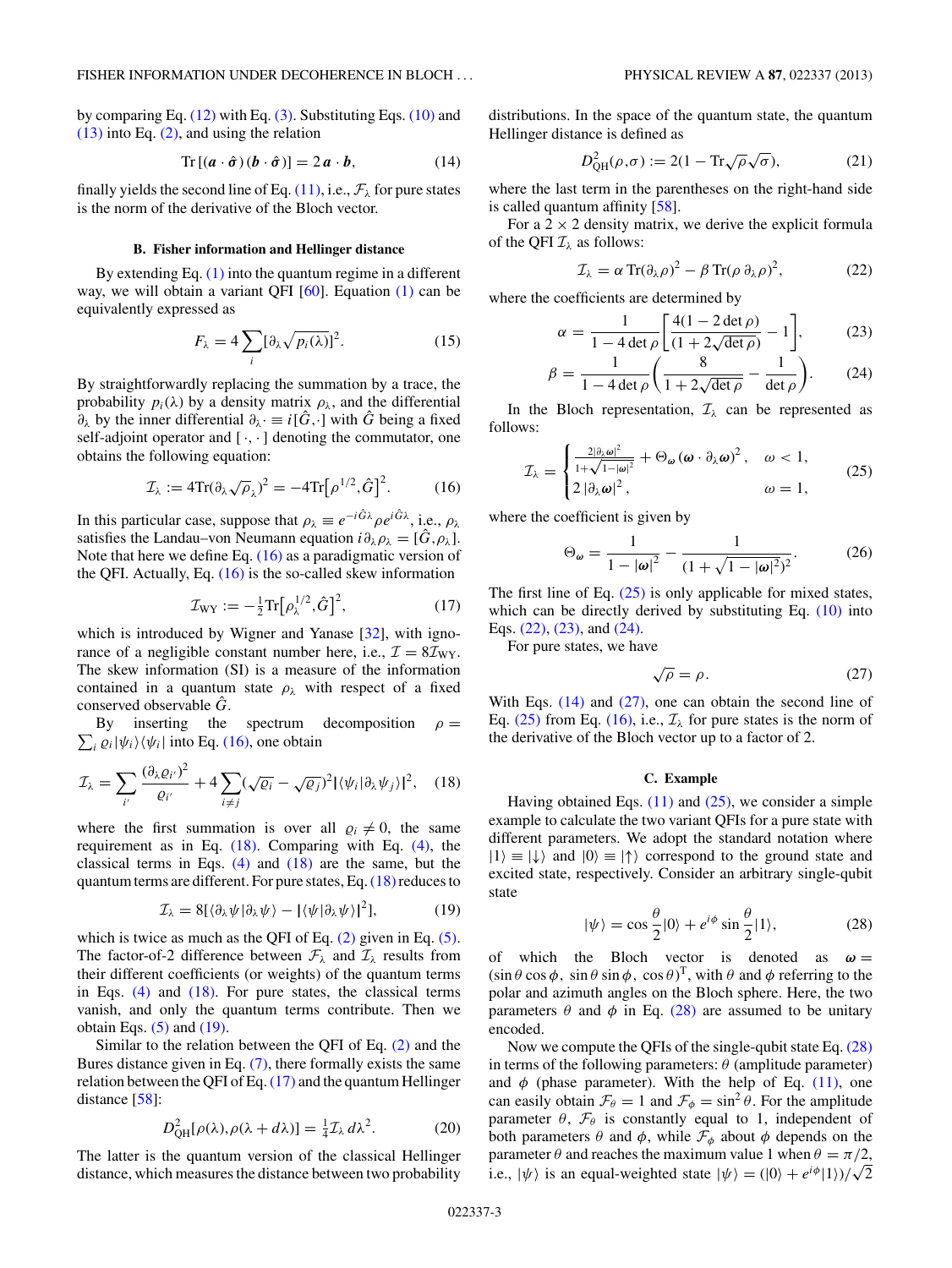<span id="page-3-0"></span>[\[11\]](#page-12-0). According to Eq. [\(25\),](#page-2-0) we obtain  $\mathcal{I}_{\theta} = 2$  and  $\mathcal{I}_{\phi} =$  $2 \sin^2 \theta$ . Similar to  $\mathcal{F}_{\theta}$ ,  $\mathcal{I}_{\theta}$  is also independent of the parameters *θ* and *φ*. Meanwhile,  $\mathcal{I}_{\phi}$  reaches the maximum value 2 at the point  $\theta = \pi/2$ . In Sec. [III B,](#page-5-0) we will assume that the qubit is initially in the equally weighted superposition of the two states  $|0\rangle$  and  $|1\rangle$ , so both  $\mathcal{F}_{\phi}$  and  $\mathcal{I}_{\phi}$  reach their maximum values.

### **III. QFI FOR A SINGLE QUBIT UNDER DECOHERENCE**

Decoherence occurs when a quantum system interacts with its environment, and it is unavoidable in almost all realistic quantum systems. A quantum noisy dynamical process can be generally described by a map  $\mathcal E$  using the Kraus representation

$$
\mathcal{E}(\rho) = \sum_{\mu} K_{\mu} \rho K_{\mu}^{\dagger}, \qquad (29)
$$

where  $K_{\mu}$  are the Kraus operators satisfying  $\sum_{\mu} K_{\mu}^{\dagger} K_{\mu} =$ 1, which leads to the map  $\mathcal E$  being a CPT map [\[37,38\]](#page-13-0). In the Bloch representation, such a nonunital trace-preserving process can be represented by an affine map on the generalized Bloch vector [\[40,61\]](#page-13-0).

For a qubit system, Eq. (29) can be equivalently represented as

$$
\mathcal{E}(\rho) = \frac{1}{2}\mathbb{1} + \frac{1}{2}(A\,\boldsymbol{\omega} + \mathbf{c}) \cdot \hat{\boldsymbol{\sigma}},\tag{30}
$$

where *A* is a  $3 \times 3$  real transformation matrix with elements defined as  $A_{ij} = \frac{1}{2} \text{Tr}[\sigma_i \mathcal{E}(\sigma_j)]$ , and  $c \in \mathbb{R}^3$  is the translation vector with elements given by  $c_i = \frac{1}{2} \text{Tr}[\sigma_i \mathcal{E}(\mathbb{1})]$ . From Eqs. [\(10\)](#page-1-0) and (30), it indicates that under decoherence, the Bloch vector  $\omega$  of Eq. [\(10\)](#page-1-0) is mapped as  $\mathcal{E}(\omega) := A \omega + c$ . In parameter estimation, the unknown parameter is generally encoded on the probes through a unitary or nonunitary evolution [\[15\]](#page-12-0). In this paper, we do not consider the case of the nonunitary parametrization. *A* and *c* are assumed to be parameter-independent, i.e., the decoherence process will not introduce the parameter.

With Eq. [\(11\),](#page-1-0) the dynamics of the QFI based on the SLD operator for a single qubit under decoherence channels can be generally expressed as

$$
\mathcal{F}_{\lambda} = |\partial_{\lambda} \mathcal{E}(\boldsymbol{\omega})|^2 + \frac{[\mathcal{E}(\boldsymbol{\omega}) \cdot \partial_{\lambda} \mathcal{E}(\boldsymbol{\omega})]^2}{1 - |\mathcal{E}(\boldsymbol{\omega})|^2}.
$$
 (31)

Similarly, according to Eq. [\(25\),](#page-2-0) the dynamics of the variant version of the QFI can be written as

$$
\mathcal{I}_{\lambda} = \frac{2 |\partial_{\lambda} \mathcal{E}(\boldsymbol{\omega})|^2}{1 + \sqrt{1 - |\mathcal{E}(\boldsymbol{\omega})|^2}} + \Theta_{\mathcal{E}(\boldsymbol{\omega})} [\mathcal{E}(\boldsymbol{\omega}) \cdot \partial_{\lambda} \mathcal{E}(\boldsymbol{\omega})]^2. \tag{32}
$$

Given an input state  $|\psi\rangle$ , the dynamics of the two QFIs under quantum channels is fully determined by the affine transformation matrix *A* and the translation vector *c*. It is noted that Eqs. (31) and (32) are the general results that are applicable to all of those cases with different parametrization processes.

### **A. Dynamics of the QFIs under three decoherence channels**

Below, we will study the dynamics of the two variant versions of the QFI under three paradigmatic types of quantum channels [\[40,43\]](#page-13-0): a phase-damping channel (PDC),

a depolarizing channel (DPC), and a generalized amplitudedamping channel (GADC) modeling a thermal bath at arbitrary temperature, which will be reduced to a purely dissipative amplitude-damping channel (ADC) when the environment temperature becomes zero. These channels are the prototype models of dissipation relevant in various experimental systems,

#### *1. Phase-damping channel*

The PDC is a prototype model of dephasing or pure decoherence, i.e., loss of coherence of a two-level state without any loss of system energy. The PDC is described by the map

$$
\mathcal{E}_{\text{PDC}}(\rho) = s \rho + p \left( \rho_{00} |0\rangle\langle0| + \rho_{11} |1\rangle\langle1| \right), \tag{33}
$$

and obviously the Kraus operators are given by

$$
\mathbf{K}_{\text{PDC}} = \{ \sqrt{s} \, \mathbb{1}, \sqrt{p} \, |0\rangle\langle 0|, \sqrt{p} \, |1\rangle\langle 1 \},\tag{34}
$$

where  $p \equiv 1 - s$  is the probability of the qubit exchanging a quantum with the bath at time *t* with  $s = \exp(-\gamma t/2)$ , with *γ* denoting the zero-temperature dissipation rate. For the sake of simplicity, we introduce a dimensionless quantity  $\tau = \gamma t$ , then  $s = \exp(-\tau/2)$ . For the PDC, there is no energy change and a loss of decoherence occurs with probability *p*. As a result of the action of the PDC, the Bloch sphere is compressed by a factor  $(1 - 2p)$  in the *xy* plane.

According to Eq. (30), the transformation matrix *A* and the translation vector  $c$  of the PDC are given in Table [I.](#page-4-0) These indicate that the Bloch vector components along the *x* and *y* axis shrink with probability *s*, while the *z* component remains invariant under the action of the PDC, and the Bloch vector *ω* is mapped as

$$
\mathcal{E}_{PDC}(\boldsymbol{\omega}) = (s \omega_x, s \omega_y, \omega_z)^T. \tag{35}
$$

Furthermore, with Eqs. (31) and (32), we obtain the analytical results of the two variant versions of the QFI under the PDC in Table [I.](#page-4-0) One can find that  $\mathcal{F}_{\phi}$ ,  $\mathcal{I}_{\theta}$ , and  $\mathcal{I}_{\phi}$  are monotonic functions of *t* and are solely dependent on the parameter *θ*. Interestingly,  $\mathcal{F}_{\theta}$  is constantly equal to 1 for any time, which implies that the QFI  $\mathcal F$  about the amplitude parameter  $\theta$  is robust under PDC. The significance of this is that one can avoid the impact of the PDC on the accuracy of the parameter estimation by encoding the parameter on the amplitude of the input state.

When  $\theta = \pi/2$ , we have

$$
\mathcal{F}_{\theta} = 1, \quad \mathcal{F}_{\phi} = s^2,
$$
  
\n $\mathcal{I}_{\theta} = \frac{2}{1 + \sqrt{1 - s^2}}, \quad \mathcal{I}_{\phi} = 2 - 2\sqrt{1 - s^2}.$ 

As is plotted in Figs.  $1(a)$  and  $1(b)$ , under the PDC, the QFIs associated with the phase parameter,  $\mathcal{F}_{\phi}$  and  $\mathcal{I}_{\phi}$ , decreases monotonically with  $\tau$  and vanish only in the asymptotic limit  $\tau \to \infty$ . Interestingly,  $\mathcal{I}_{\theta}$  decreases from the initial value 2 to the final value 1, shown in Fig.  $1(b)$ . It is indicated that the QFI  $\mathcal{I}_{\theta}$  depends on the diagonal and off-diagonal elements of the density matrix. Due to the influence of the PDC, the off-diagonal ones vanish, and only the diagonal ones remain, which makes  $\mathcal{I}_{\theta}$  equal to 1.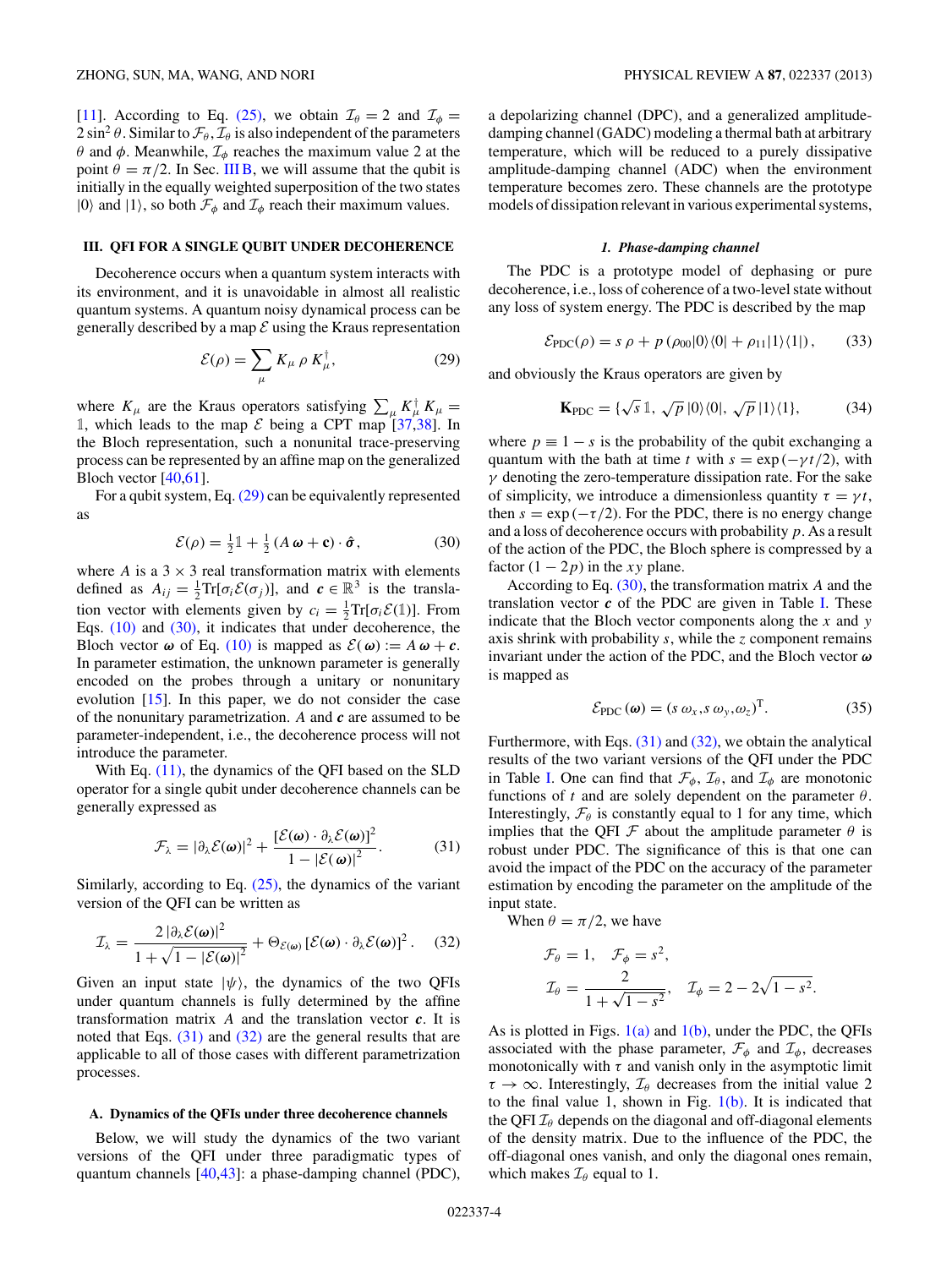<span id="page-4-0"></span>TABLE I. Analytical results for the time evolutions of the two QFI quantities in terms of the parameters *θ* and *φ* for the single-qubit state  $|\psi\rangle$  in Eq. [\(28\)](#page-2-0) under the quantum decoherence channels. The decoherence channels can geometrically be described as affine maps, and the transformation matrices *A* and the translation vectors *c* for each channel are listed. To simplify the expression of the results, we set and the transformation matrices A and the translation vectors **c** for each channel are listed. To simplify the expression of the results, we set  $X = \sin \theta \sqrt{1 - s^2}$ ,  $Y = 2 \cos^2 \frac{\theta}{2} \sqrt{s(1 - s)}$ ,  $Z = \sqrt{1 - \bar{s} \sin^2 \theta - [\bar{p}(\alpha - \beta)$  $\cos \theta$ <sup>2</sup>  $\sin^2 \theta$ .

| <b>Ouantum</b> channel                          | A                                                                                                         | $\boldsymbol{c}$                             | $\mathcal{F}_{\theta}$          | $\mathcal{F}_{\phi}$                | $\mathcal{I}_{\theta}$                                            | $\mathcal{I}_{\phi}$                      |
|-------------------------------------------------|-----------------------------------------------------------------------------------------------------------|----------------------------------------------|---------------------------------|-------------------------------------|-------------------------------------------------------------------|-------------------------------------------|
| Phase-damping<br>channel (PDC)                  | $s\,0\,0$<br>0 s 0<br>$0 \t0 \t1$                                                                         | 0<br>$\overline{0}$<br>$\boldsymbol{0}$      |                                 | $s^2 \sin^2 \theta$                 | $3+4X+2s^2\cos^2\theta-\cos(2\theta)$<br>$2(1+X)^2$               | $2s^2 \sin^2 \theta$<br>$1+X$             |
| Depolarizing<br>channel (DPC)                   | $s \ 0 \ 0$<br>0 s 0<br>00s                                                                               | $\Omega$<br>$\overline{0}$<br>$\overline{0}$ | $s^2$                           | $s^2 \sin^2 \theta$                 | $2 - 2\sqrt{1 - s^2}$                                             | $\frac{2s^2\sin^2\theta}{1+\sqrt{1-s^2}}$ |
| Amplitude damping<br>channel(ADC)               | $0 \quad 0$<br>$\sqrt{s}$<br>$\sqrt{s}$ 0<br>$\theta$<br>$\Omega$<br>$\overline{0}$<br>S                  | 0<br>$\Omega$<br>$-p$                        | S                               | s sin <sup>2</sup> $\theta$         | $s[3+4Y+2s \sin^2\theta + \cos(2\theta)]$<br>$2(1+Y)^2$           | $\frac{2s\sin^2\theta}{1+Y}$              |
| Generalized amplitude<br>damping channel (GADC) | $\sqrt{\bar{s}}$<br>$0\quad0$<br>$\sqrt{\overline{s}}$ 0<br>$\Omega$<br>$\Omega$<br>$\bar{s}$<br>$\Omega$ | 0<br>$\Omega$<br>$-\bar{p}(\alpha-\beta)$    | $\frac{R_1}{2} + \frac{R_2}{7}$ | $\bar{s}$ sin <sup>2</sup> $\theta$ | $\frac{R_1}{1+Z}+R_2\left[\frac{1}{Z^2}-\frac{1}{(1+Z)^2}\right]$ | $\frac{2\bar{s}\sin^2\theta}{1+Z}$        |

## *2. Depolarizing channel*

The definition of the DPC is given via the map

$$
\mathcal{E}_{\text{DPC}}(\rho) = s \rho + p \frac{1}{2},\tag{36}
$$



FIG. 1. (Color online) Plots of the two variant versions of the QFI vs  $\tau$  in terms of the parameters  $\theta$  and  $\phi$  under three quantum decoherence channels: PDC (a),(b), DPC (c),(d), and GADC (e),(f) for a single-qubit system. The qubit initially being prepared is in the equally weighted state [Eq. [\(28\)](#page-2-0) with  $\theta = \pi/2$ ] of which the QFIs take the maximum at  $\tau = 0$ . In (e) and (f), we plot the QFIs under the GADC for zero temperature  $\bar{n} = 0$  and finite temperature  $\bar{n} = 1$ , respectively.

and the corresponding Kraus operators are expressed as

$$
\mathbf{K}_{\text{DPC}} = \left\{ \frac{\sqrt{1+3s}}{2} \mathbb{1}, \frac{\sqrt{p}}{2} \sigma_x, \frac{\sqrt{p}}{2} \sigma_y, \frac{\sqrt{p}}{2} \sigma_z \right\}, \quad (37)
$$

where  $s \equiv 1 - p$  and  $\sigma = (\sigma_x, \sigma_y, \sigma_z)^T$  denotes the Pauli matrices. The channel is completely positive for  $0 \leq p \leq 1$ . We see that for the DPC, the qubit is unchanged with probability *s* or it is depolarized to the completely mixed state  $1/2$  with probability  $p$ . It is seen that due to the action of the DPC, the radius of the Bloch sphere is reduced by a factor *s*, but its shape remains unchanged.

The transformation matrix *A* and the translation vector *c* for the DPC are given in Table I, and then the affine-mapped Bloch vector is obtained as

$$
\mathcal{E}_{\text{DPC}}(\boldsymbol{\omega}) = (s \omega_x, s \omega_y, s \omega_z)^{\text{T}}, \tag{38}
$$

which shows that all components of the Bloch vector are shortened by a factor *s*. Moreover, we analytically derive the expressions of the two QFIs with respect to  $\theta$  and  $\phi$  under the DPC, given in Table I.

For  $\theta = \pi/2$ , those expressions are explicitly simplified as

$$
\mathcal{F}_{\theta} = \mathcal{F}_{\phi} = s^2, \quad \mathcal{I}_{\theta} = \mathcal{I}_{\phi} = 2 - 2\sqrt{1 - s^2}.
$$

The results show that, under the DPC, the two QFIs decrease by a factor of*s*<sup>2</sup> and *s*, respectively. The expressions of the QFI  $\mathcal{F}(\mathcal{I})$  for different parameters  $\theta$  and  $\phi$  are the same. As plotted in Figs.  $1(c)$  and  $1(d)$ , the QFIs decreases monotonically.

#### *3. Generalized amplitude-damping channel*

The GADC is given, in the Born-Markov approximation, via its Kraus representation as

$$
\mathcal{E}_{\text{GADC}}(\rho) = \sum_{i=0}^{3} K_i \rho K_i^{\dagger}, \qquad (39)
$$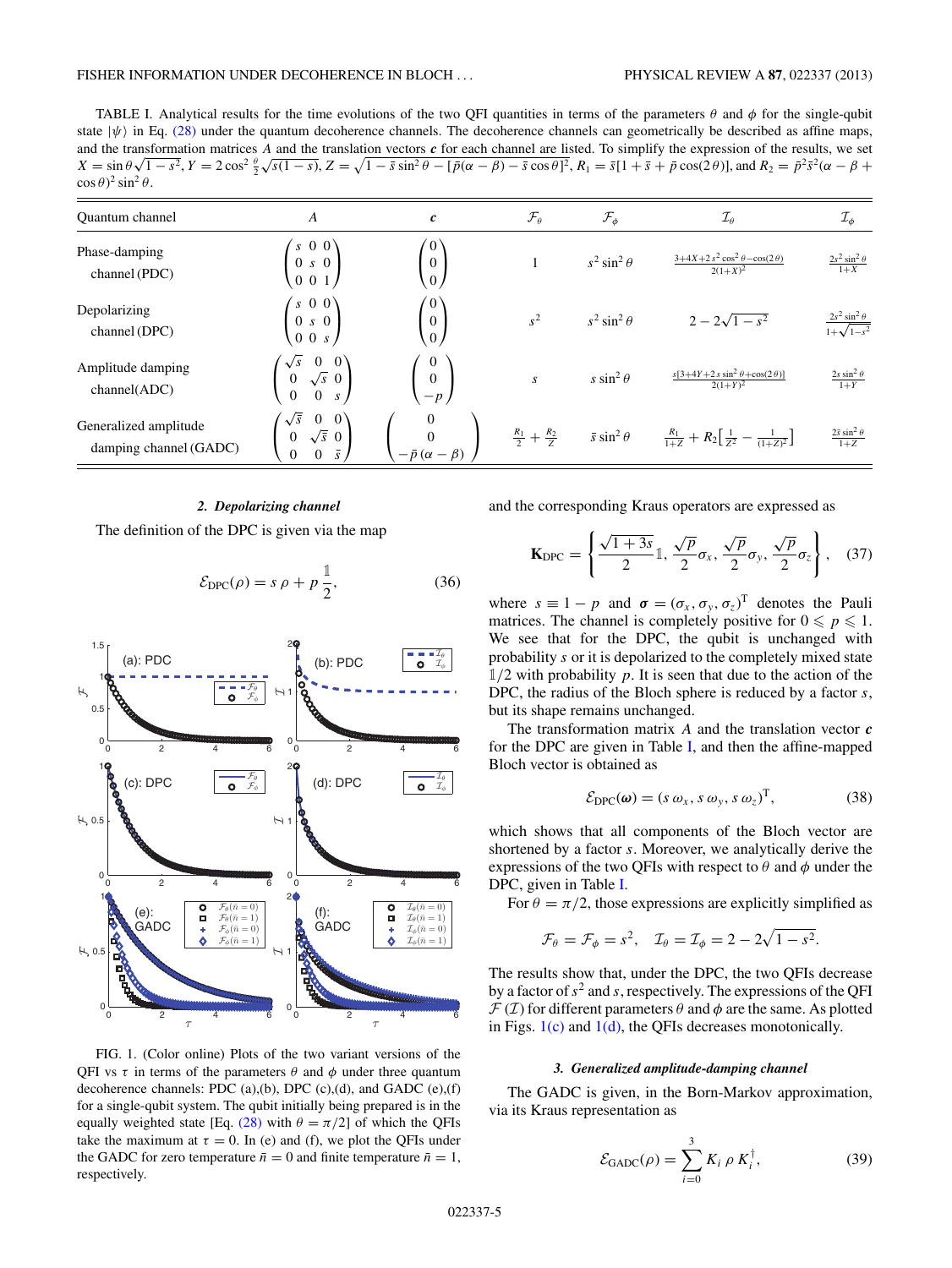<span id="page-5-0"></span>where the corresponding Kraus operators are

$$
\mathbf{K}_{\text{GADC}} = \{ \sqrt{\alpha} (|0\rangle \langle 0| + \sqrt{\bar{s}} |1\rangle \langle 1|), \sqrt{\alpha} \bar{p} |0\rangle \langle 1|, \\ \sqrt{\beta} (\sqrt{\bar{s}} |0\rangle \langle 0| + |1\rangle \langle 1|), \sqrt{\beta} \bar{p} |1\rangle \langle 0| \}, \quad (40)
$$

with

$$
\alpha \equiv \frac{\bar{n} + 1}{2\bar{n} + 1}, \quad \beta \equiv \frac{\bar{n}}{2\bar{n} + 1}, \tag{41}
$$

and

$$
\bar{s} \equiv e^{-\frac{1}{2}\tau(2\bar{n}+1)}, \ \bar{p} = 1 - \bar{s}, \tag{42}
$$

where  $\bar{s}$  and  $\bar{p}$  are dependent on the mean number of excitations  $\bar{n}$  in the bath. In the zero-temperature limit, i.e.,  $\bar{n} = 0$  and  $\bar{s} = s$ , Eq. [\(39\)](#page-4-0) reduces to the purely dissipative ADC, and its Kraus operators are represented as

$$
\mathbf{K}_{\text{ADC}} = \{\sqrt{s} \, |0\rangle\langle 0| + |1\rangle\langle 1|, \sqrt{p} \, |1\rangle\langle 0|\}. \tag{43}
$$

Similarly, in the Bloch representation, the GADC can be described as an affine map of which the transformation matrix *A* and the translation vector *c* are given Table [I,](#page-4-0) and the Bloch vector *ω* is mapped as

$$
\mathcal{E}_{\text{GADC}}\left(\boldsymbol{\omega}\right) = \left(\sqrt{\bar{s}}\,\omega_x,\sqrt{\bar{s}}\,\omega_y,\bar{s}\,\omega_z - \bar{p}\,\left(\alpha - \beta\right)\right)^{\text{T}}.\tag{44}
$$

When  $\alpha = 1$  and  $\beta = 0$ , Eq. (44) reduce to the ADC case. This indicates that the GADC squeezes the Bloch sphere into an ellipsoid and shifts it toward the north pole. The radius in the *xy* plane is reduced by a factor  $\sqrt{s}$ , while in the *z* direction it is reduced by a factor*s*. In the asymptotic limit *τ* →  $\infty$ , i.e.,  $s = 0$ ,  $p = 1$ , the Bloch vector becomes  $\mathcal{E}_{\text{GADC}}(\omega) =$  $(0, 0, -(\alpha - \beta))^T$ , which also implies that, under the ADC  $(\bar{n} = 0)$ , the qubit finally stay in the ground state. Meanwhile, the analytical results of the two QFIs under the GADC (the finite temperature) and the ADC (the zero-temperature) are derived in Table [I.](#page-4-0)

When  $\theta = \pi/2$ , the dynamics of the QFI F, under the ADC, in terms of  $\theta$  and  $\phi$  is the same, namely  $\mathcal{F}_{\theta} = \mathcal{F}_{\phi} = s$ . As shown in Figs.  $1(e)$  and  $1(f)$ , under the GADC and ADC, the QFIs for the different parameters decrease monotonically with time. It is also shown that the QFIs for finite temperature decay more rapidly than those for zero temperature.

#### **B. Numerical calculation with the hierarchy equation**

In this section, we focus on a simple dissipative model of a two-level system interacting with a zero-temperature bosonic reservoir to explicitly illustrate the behaviors of the two QFI quantities during time evolution  $[31,44]$ . Here, we exactly examine this model by adopting the hierarchy equation method. The total Hamiltonian of the system and bath without performing the RWA is

$$
H = \frac{1}{2}\omega_0 \sigma_z + \sum_k \omega_k b_k^{\dagger} b_k + \sigma_x B, \qquad (45)
$$

with  $B = \sum_k g_k b_k + \text{H.c.}$  Here, the first term is the free Hamiltonian of the qubit with transition frequency  $\omega_0$ , the second term denotes the environment part with the creation (annihilation) operators  $b_k^{\dagger}$  ( $b_k$ ) of the bath model with frequency  $\omega_k$ , and the last term is the interaction Hamiltonian between the system and bath equipped with the coupling

constant  $g_k$ . In the zero-temperature limit, the spectral density is generally represented by a Lorentzian [\[44,45\]](#page-13-0),

$$
J(\omega) = \frac{1}{\pi} \frac{\lambda \gamma}{(\omega - \omega_0)^2 + \gamma^2},\tag{46}
$$

where  $\lambda$  reflects the system-bath coupling strength and  $\gamma$  is the spectral width of the coupling, which is related to the reservoir correlation time scale  $\tau_B \sim \gamma^{-1}$ .

As is well known, this typical dissipative model is solvable under the RWA, which is effective in the weak-coupling limit [\[44,52\]](#page-13-0). With the RWA, the analytical time-evolution function of the system can be equivalently described as an ADC by redefining the Kraus operators Eq. (43) as

$$
\widetilde{\mathbf{K}}_{\text{ADC}} = \{h(t) \, |0\rangle\langle 0| + |1\rangle\langle 1|, \sqrt{(1 - h^2(t))} \, |1\rangle\langle 0|\},\tag{47}
$$

where  $h(t)$  is a crucial characteristic function as

$$
h(t) = e^{-\gamma t/2} \left[ \cosh\left(\frac{dt}{2}\right) + \frac{\gamma}{d} \sinh\left(\frac{dt}{2}\right) \right],\tag{48}
$$

with  $d = \sqrt{\gamma^2 - 4\lambda}$ . From Eq. (44), the affine-mapped Bloch vector reads under this dissipative environment

$$
\widetilde{\mathcal{E}}_{\text{ADC}}\left(\boldsymbol{\omega}\right) = \left(h\left(t\right)\,\omega_x,h\left(t\right)\,\omega_y,1-h^2\left(t\right)\right)^{\text{T}}.\tag{49}
$$

As shown in Table [I,](#page-4-0) then, one can easily recover the result of the dynamical QFI in terms of  $\phi$  given in Ref. [\[31\]](#page-13-0),

$$
\mathcal{F}_{\phi} = h^2(t). \tag{50}
$$

With the hierarchy equation method, the exact dynamic of the system is derived as the following equation in the interaction picture [\[52\]](#page-13-0):

$$
\rho_{\rm S}^{(I)}(t) = \mathcal{T} \exp \left\{-\int_0^t dt_2 \int_0^{t_2} dt_1 V(t_2)^{\times} [C^R(t_2 - t_1) \times V(t_1)^{\times} + i C^I(t_2 - t_1)V(t_1)^{\circ}] \right\} \rho_{\rm S(0)}, \qquad (51)
$$

where  $T$  is the chronological time-ordering operator and, to simplify the description, we introduce two superoperators  $A^{\times}B \equiv [A, B]$  and  $A^{\circ}B \equiv \{A, B\}$ . Assume that the initial state is taken as  $\rho(0) = \rho_S(0) \otimes \rho_B$  with  $\rho_B$  being in the vacuum state  $\otimes_k |0_k\rangle$ . Also,  $C^R(t_2 - t_1)$  and  $C^I(t_2 - t_1)$ , respectively, correspond to the real and imaginary part of the bath timecorrelation function, which is defined as

$$
C(t_2 - t_1) \equiv \langle B(t_2)B(t_1) \rangle_B = \text{Tr}[B(t_2)B(t_1)\rho_B], \qquad (52)
$$

where  $B(t) = \sum_k g_k b_k e^{-i\omega_k t} + \text{H.c.}$  Then the timecorrelation function Eq. (52) becomes the exponential form

$$
C(t_2 - t_1) = \lambda \exp[-(\gamma + i\omega_0)|t_2 - t_1|].
$$
 (53)

With Eqs.  $(51)$  and  $(53)$ , we further obtain the set of hierarchical equations of the qubit as [\[52\]](#page-13-0)

$$
\frac{\partial}{\partial t}\varrho_{\vec{n}}(t) = -(iH_S^\times + \vec{n}\cdot\vec{v})\varrho_{\vec{n}}(t) - i\sum_{k=1}^2 V^\times \varrho_{\vec{n}+\vec{e}_k}(t)
$$

$$
- i\frac{\lambda}{2}\sum_{k=1}^2 n_k[V^\times + (-1)^k V^\circ]\varrho_{\vec{n}-\vec{e}_k}(t), \quad (54)
$$

where the subscript  $\vec{n} = (n_1, n_2)$  is a two-dimensional index with  $n_{1(2)} \ge 0$ , and  $\rho_S(t) \equiv \rho_{(0,0)}(t)$ . The vectors are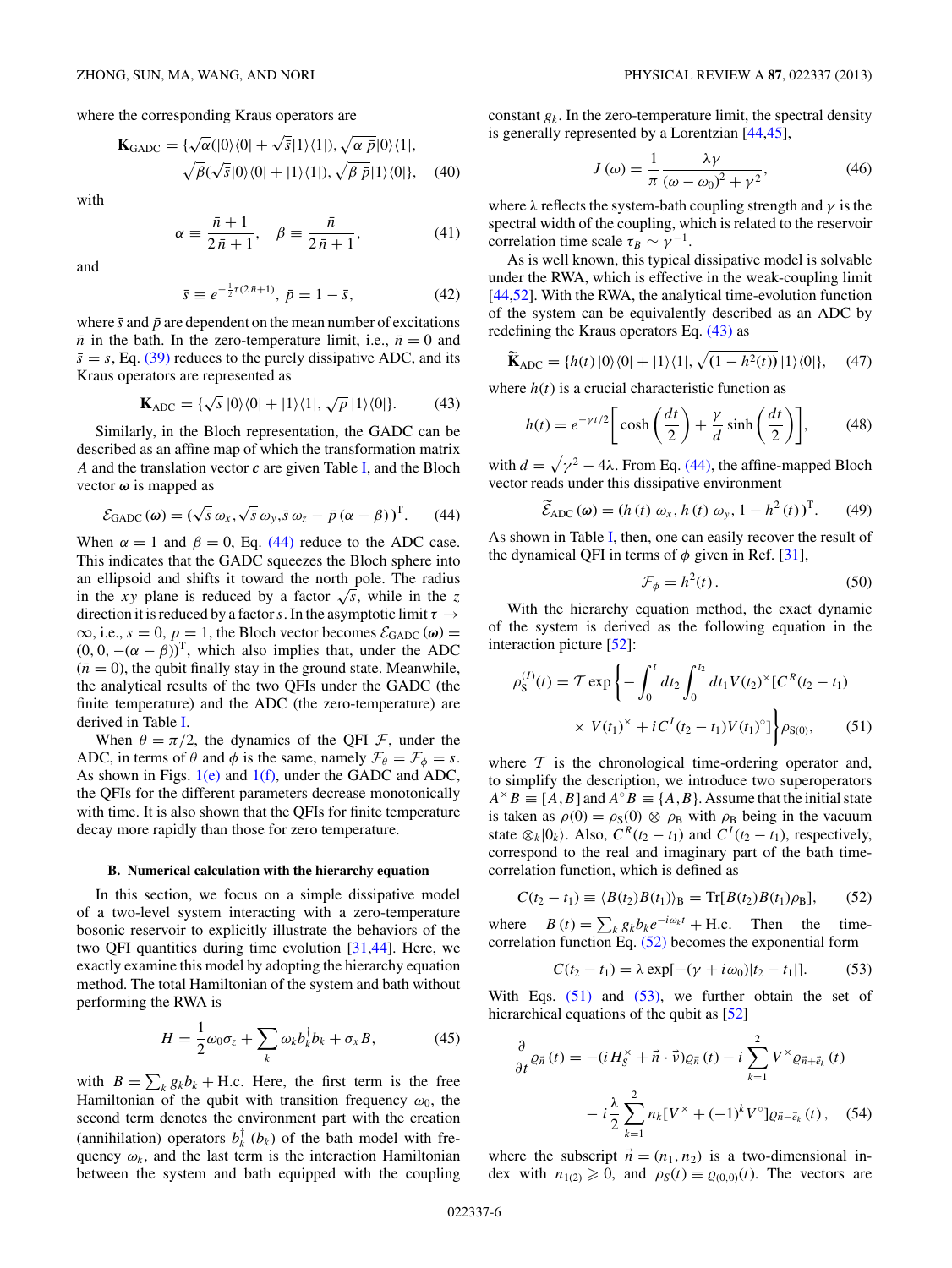<span id="page-6-0"></span>

FIG. 2. (Color online) Two QFIs, Eq. [\(2\)](#page-1-0) (a),(b) and Eq. [\(16\)](#page-2-0) (c),(d), vs time for different parameters initially embedded in the qubit under the dissipative process. The solid lines display the numerical results by using the hierarchy equation method. These are compared to the analytical results with RWA (dashed lines), all plotted in the non-Markovian regime ( $\lambda = 0.1\gamma$ ). The insets show the Markovian regime ( $λ = 0.01γ$ )

 $\vec{e}_1 = (1, 0), \ \vec{e}_2 = (0, 1), \text{ and } \ \vec{v} = (v_1, v_2) = (\gamma - i\omega_0, \gamma + i\omega_0)$  $i\omega_0$ ). We emphasize that  $\varrho_{\vec{n}}(t)$ , with  $\vec{n} \neq (0, 0)$ , are auxiliary operators introduced only for the sake of computing; they are not density matrices, and are all set to be zero at  $t = 0$ . Through solving the above hierarchy equations, the dynamics of the system can be exactly determined without making the RWA.

Figure 2 displays the dynamics of the QFI of Eq. [\(2\)](#page-1-0) and the variant QFI of Eq. [\(16\)](#page-2-0) versus time for different parameters initially encoded in the qubit state. The spectral width of the coupling is set by  $\gamma = 0.2\omega_0$ . In the Markovian regime (inset plots with  $\lambda = 0.01\gamma$ ), the QFIs  $\mathcal{F}_{\theta(\phi)}$  and  $\mathcal{I}_{\theta(\phi)}$ monotonically go to zero. Both the numerical and the analytical results are consistent in the weak-coupling limit, while in the non-Makovian regime ( $\gamma = 0.1\lambda$ ), due to the strong coupling with the reservoir, the dynamics of these two information quantities exhibits the oscillations and revivals over time. The times when  $\mathcal{I}_{\theta(\phi)}$  vanishes completely coincide with those for  $\mathcal{F}_{\theta(\phi)}$ . The surprising aspect here is that the quantities of  $\mathcal{I}_{\theta(\phi)}$  for the two parameters  $\theta$  and  $\phi$  decrease quickly to zero from the initial value of 2, and then later on revive with almost the same amount as  $\mathcal{F}_{\theta(\phi)}$ . Since the hierarchical equations we obtained exactly depict the dynamics of the system, the oscillating deviations between the numerical and the analytical results can be interpreted as the contribution of the counter-rotating-wave terms which have been omitted by making the RWA [\[52\]](#page-13-0). Such deviations behave evidently for both information quantities in terms of *θ*. As shown in Ref. [\[31\]](#page-13-0), they addressed these oscillations and revivals in Figs.  $2(a)$  and  $2(b)$  by introducing the definition of the QFI flow. Analogously, we also introduce a variant QFI flow (or skew information flow) as the change rate of information quantity *I*, i.e.,  $\sigma := \partial \mathcal{I}_\lambda / \partial t$ . Also,  $\sigma > 0$  indicates that there is an information flow from the environment to the system, corresponding to the revivals, and  $\sigma < 0$  denotes the flow from the system to the environment, accounting for the decays, as shown in Figs.  $2(c)$  and  $2(d)$ .

### **IV. GENERALIZATION**

## **A. Representation of the QFI in terms of the generalized Bloch vector for a qudit system**

We have examined the QFIs under decoherence for a single qubit in the Bloch representation. Now, we consider a more general case, i.e., the qudit (a *d*-dimensional quantum system). A general qudit state can be written in the Bloch representation as [\[62,63\]](#page-13-0)

$$
\rho = \frac{1}{d} \mathbb{1}_d + \frac{1}{2} \boldsymbol{\omega} \cdot \hat{\boldsymbol{\eta}},\tag{55}
$$

where  $\mathbb{1}_d$  is a  $d \times d$  identity operator,  $\hat{\eta} = {\hat{\eta}_i} \big|_{i=1}^{d^2-1}$  are the generators of the Lie algebra su (*d*) (see Appendix [A\)](#page-10-0), and  $ω ∈ ℝ<sup>d²-1</sup>$  denotes the generalized Bloch vector whose *i*th element is Tr  $(\rho \hat{\eta}_i)$ .

We have the relation

$$
1/d \leqslant \text{Tr}\left(\rho^2\right) \leqslant 1,\tag{56}
$$

where  $Tr(\rho^2)$  is the purity, which is equal to 1 corresponding to pure states and 1*/d* corresponding to mixed states. With Eq. (55), we get

$$
Tr(\rho^2) = \frac{1}{d} + \frac{1}{2} |\omega|^2
$$
 (57)

by using the following relation:

$$
Tr [(a \cdot \hat{\eta}) (b \cdot \hat{\eta})] = 2 a \cdot b. \tag{58}
$$

Thus, from Eqs.  $(56)$  and  $(57)$ , we obtain the length of the generalized Bloch vector satisfying

$$
0 \leqslant \omega \leqslant \sqrt{2(d-1)/d},\tag{59}
$$

where the first equality holds for the maximal mixed state and the second for pure states.

Due to the completeness of the generators of Lie algebra, any Hermitian matrix can be described by the common set of generators. Based on this representation, we give the expressions of the two QFIs in terms of the Bloch vector. First, we consider the QFI in Eq. [\(2\).](#page-1-0)  $\mathcal{F}_{\lambda}$  can be represented as

$$
\mathcal{F}_{\lambda} = \begin{cases} (\partial_{\lambda} \omega)^{\mathrm{T}} \ \mathcal{M}^{-1} \ \partial_{\lambda} \omega, & \omega < \sqrt{2(d-1)/d}, \\ |\partial_{\lambda} \omega|^{2}, & \omega = \sqrt{2(d-1)/d}, \end{cases} \tag{60}
$$

where  $M$  is a real symmetry matrix defined as

$$
\mathcal{M} = \frac{2}{d} \mathbb{1}_{d^2 - 1} - \omega \omega^{\mathrm{T}} + G. \tag{61}
$$

The superscript T in the above equations denotes the transpose operation and <sup>M</sup><sup>−</sup><sup>1</sup> denotes the matrix inverse of <sup>M</sup>. <sup>1</sup>*d*2−<sup>1</sup> is the identity matrix of dimension  $d^2 - 1$  and *G* is a  $(d^2 - 1) \times$  $(d<sup>2</sup> - 1)$  real symmetric matrix whose *ij* element is

$$
[G]_{ij} = \sum_{k=1}^{d^2-1} g_{ijk} \,\omega_k,\tag{62}
$$

where *gijk* is the completely symmetric tensor defined in Eq.  $(A7)$ . Hence, M is also real symmetric matrix. Since M may have some zero eigenvalues, the inverse is defined on the support of  $M$  [\[61\]](#page-13-0). Here, the first line of Eq. (60) only applies to mixed states, and the detailed derivation can be found in Appendix [B.](#page-10-0)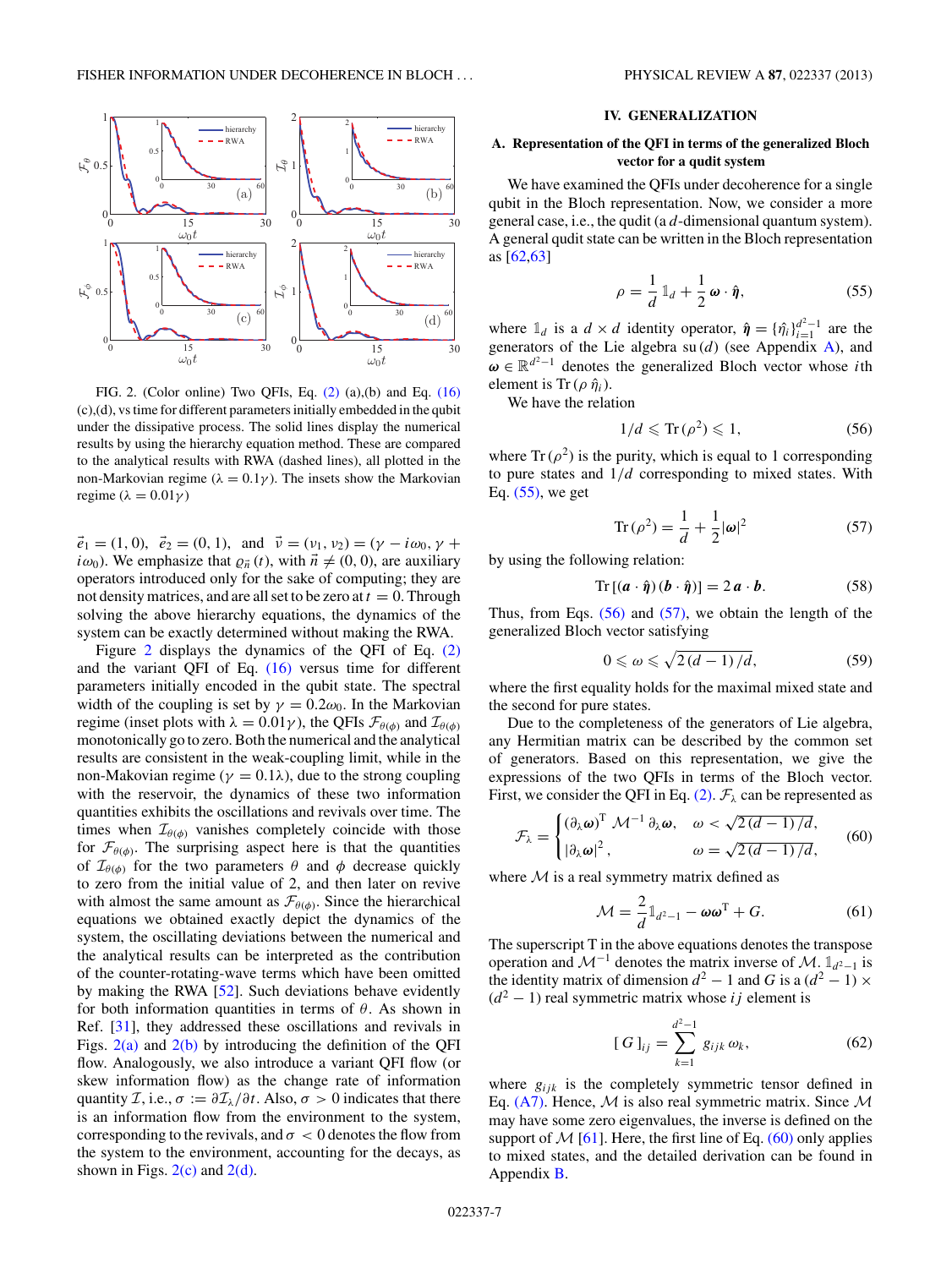<span id="page-7-0"></span>For pure states,  $\mathcal{F}_{\lambda}$  is generally expressed as the norm of the derivative of the Bloch vector shown in Eq.  $(60)$ . It can be easily derived using Eq. [\(58\)](#page-6-0) and following the same procedure used in deriving the second line of Eq. [\(11\).](#page-1-0)

From Eq.  $(61)$ , we can see that the matrix  $\mathcal M$  is dependent on  $\omega$ . Then we can conclude that  $\mathcal{F}_{\lambda}$  given by Eq. [\(60\)](#page-6-0) only depends on two elements: the Bloch vector of the density matrix and its derivative. Moreover, it should be emphasized that Eq. [\(60\)](#page-6-0) is also valid for an arbitrary quantum state, since a density matrix can always be expressed as the form of Eq. [\(55\)](#page-6-0) by expanding over the generators of the Lie algebra.

When  $d = 2$ , we have  $G = 0$ , due to  $g_{ijk} = 0$ . Then, the real symmetric matrix  $M$  reduces to

$$
\mathcal{M} = \mathbb{1}_3 - \boldsymbol{\omega} \boldsymbol{\omega}^{\mathrm{T}}.
$$
 (63)

The inverse of  $M$  is verified as

$$
\mathcal{M}^{-1} = \mathbb{1}_3 + \frac{\omega \omega^{\mathrm{T}}}{1 - |\omega|^2}.
$$
 (64)

Substituting the above equation into Eq. [\(60\)](#page-6-0) finally recovers the first line of Eq. [\(11\).](#page-1-0)

We next take account of the QFI in Eq. [\(16\).](#page-2-0) We first expand

$$
\sqrt{\rho} = y \mathbb{1}_d + x \cdot \hat{\eta}.\tag{65}
$$

Then  $\mathcal{I}_{\lambda}$  can be represented as follows:

$$
\mathcal{I}_{\lambda} = \begin{cases} 8[(\partial_{\lambda} y)^{2} + \frac{2}{d}|\partial_{\lambda} x|^{2}], & \omega < \sqrt{2(d-1)/d}, \\ 2|\partial_{\lambda} \omega|^{2}, & \omega = \sqrt{2(d-1)/d}, \end{cases}
$$
(66)

where *y* and *x* are completely determined by the following  $d^2$ quadratic nonlinear equations:

$$
y^2 + \frac{2}{d} |\mathbf{x}|^2 = \frac{1}{d},\tag{67}
$$

$$
2yx_k + \sum_{i,j=1}^{d^2-1} g_{ijk}x_ix_j = \frac{\omega_k}{2}
$$
 (68)

for  $k = 1, 2, \ldots, d^2 - 1$ . The first line of the above equation is applicable for mixed states, and the detailed derivation is given in Appendix [C.](#page-11-0)

For pure states,  $\mathcal{I}_{\lambda}$  is generally expressed as the norm of the derivative of the Bloch vector up to a factor of 2 shown in Eq. (66). It can be obtained by using Eq. [\(58\)](#page-6-0) and following the same procedure used in deriving the second line of Eq.  $(25)$ .

For the case of  $d = 2$ , Eqs. (67) and (68) reduce to

$$
y^2 + |\mathbf{x}|^2 = \frac{1}{2},\tag{69}
$$

$$
4yx = \omega, \tag{70}
$$

with  $g_{ijk} = 0$ . By solving the above equations (see Appendix  $C$ ), one can obtain

$$
y = \frac{\sqrt{1 + \sqrt{1 - |\omega|^2}}}{2},
$$
\n(71)

$$
x = \frac{\omega}{2\sqrt{1 + \sqrt{1 - |\omega|^2}}}.\tag{72}
$$

Inserting the above solutions into the first line of Eq. (66) and making some simplification recovers the first line given in Eq. [\(25\).](#page-2-0)

#### **B. QFI for an** *N***-qubit system in a noisy environment**

Below, we study the dynamic of the QFI for an *N*-qubit system in a noisy environment. In the Bloch representation, the two QFIs for the qudit are described in terms of the generalized Bloch vector  $\omega$ , as is shown in Eqs. [\(60\)](#page-6-0) and (66), respectively. The Bloch vector is assumed to be the function of an unknown parameter *λ* on the system. Meanwhile, we emphasize that Eqs.  $(60)$  and  $(66)$  are also applicable for the multi-qubit system with exchange symmetry. A collection of *N* qubits is represented by the collective operators [\[64\]](#page-13-0)

$$
J_{\alpha} = \sum_{i=1}^{N} \frac{\sigma_{i\alpha}}{2} (\alpha = x, y, z), \qquad (73)
$$

where  $\sigma_{i\alpha}$  denotes the Pauli matrix of the *i*th qubit. Such an *N*-qubit ensemble with total angular momentum  $j = N/2$  can be approximately viewed as a qudit system when it has the symmetry under the exchange of two qubits. The collective basis of this system is  $\{|j,m\rangle\}$  for  $m = 0,\pm 1,\pm 2,\ldots,\pm j$ , which is the so-called Dicke state,  $J_z|j,m\rangle = m|j,m\rangle$ . Hence, Eqs. [\(60\)](#page-6-0) and (66) are also valid for those multi-qubit systems.

Assume that the dimension of the decohered state  $\mathcal{E}(\rho)$  is the same as that of  $\rho$ . Similar to Eq. [\(30\),](#page-3-0) an *N*-qubit system with exchange symmetry described by Eq. [\(55\)](#page-6-0) under decoherence can be expressed as [\[40,61\]](#page-13-0)

$$
\mathcal{E}(\rho) = \frac{1}{d} \mathbb{1}_d + \frac{1}{2} \left( A \, \boldsymbol{\omega} + \mathbf{c} \right) \cdot \hat{\boldsymbol{\eta}},\tag{74}
$$

with  $d = N + 1$ . Here, *A* is a matrix of dimension  $d^2 - 1$  with elements

$$
A_{ij} = \frac{1}{2} \text{Tr} \left[ \hat{\eta}_i \, \mathcal{E}(\hat{\eta}_j) \right],\tag{75}
$$

and  $c$  is a  $(d^2 - 1)$ -dimensional vector with elements

$$
c_i = \frac{1}{d} \text{Tr} \left[ \hat{\eta}_i \, \mathcal{E}(\mathbb{1}_d) \right]. \tag{76}
$$

Equation (74) illustrates that a Markovian quantum dynamic can be geometrically described as an affine transformation, i.e.,

$$
\mathcal{E}: \omega \mapsto A \omega + c. \tag{77}
$$

As we mentioned at the beginning of Sec. [III,](#page-3-0) in the parameter estimation, the unknown parameter is generally imprinted into the probes through unitary or nonunitary evolution  $[15]$ . It is noted that Eq. [\(60\)](#page-6-0) is applicable to the cases with different parametrization processes by replacing the Bloch vector *ω* with the affine-mapped Bloch vector  $\mathcal{E}(\omega)$ .

To be more specific, we consider an experimentally realizable Ramsey interferometry [\[65\]](#page-13-0) to estimate a physical parameter in a Bose-Einstein condensate (BEC) of *N* two-level atoms interacting with a common thermal reservoir. This experiment we model is shown schematically in Fig. [3.](#page-8-0) Those two-level atoms may be considered as qubits or probes, which are prepared in an *N*-qubit Greenberger-Horne-Zeilinger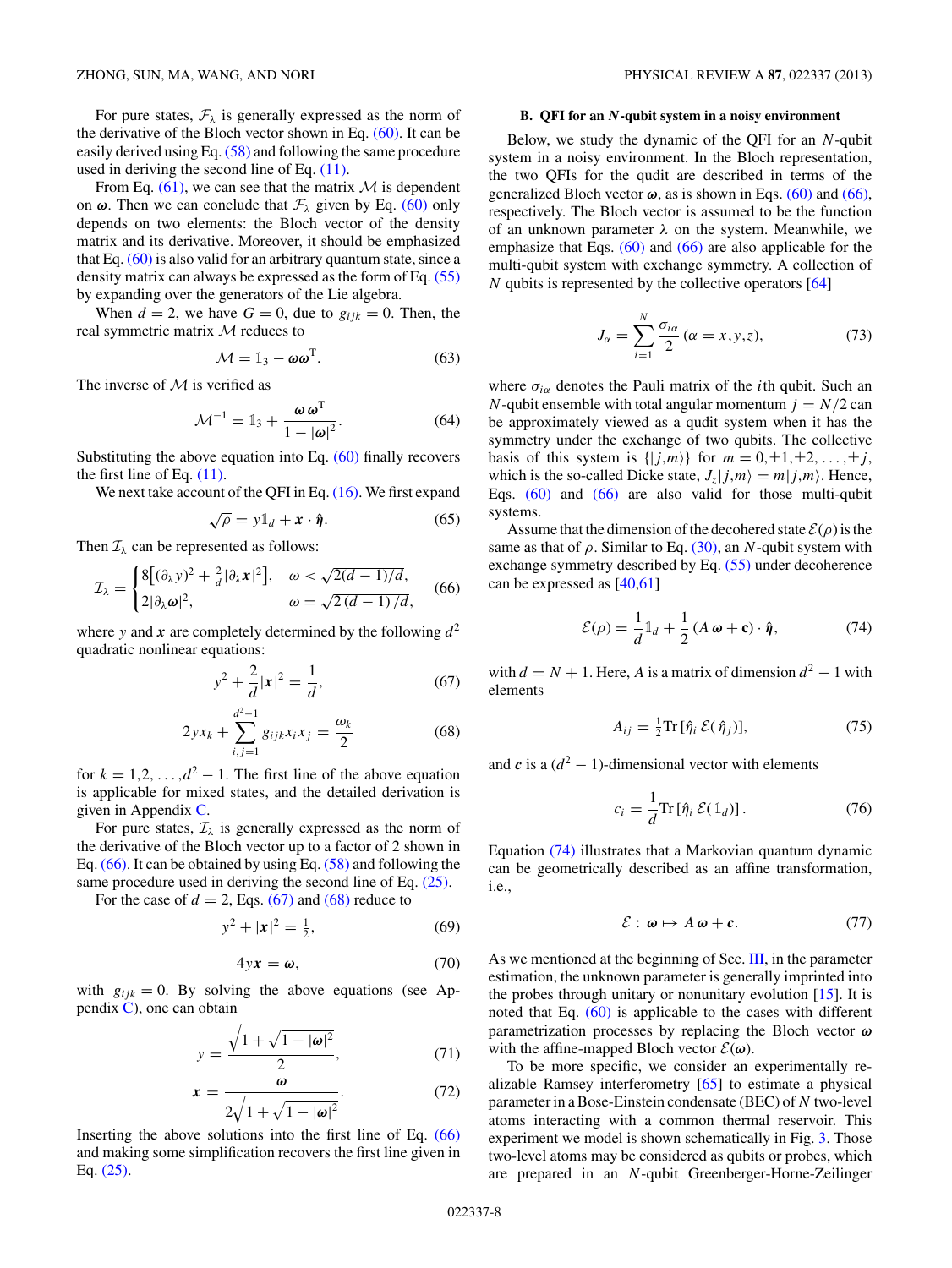<span id="page-8-0"></span>

FIG. 3. (Color online) The schematic representation of Ramsey interferometry in the presence of collisional dephasing.

 $(GHZ)$  state (or Schrödinger-cat state),

$$
|\psi_{\text{GHZ}}\rangle = \frac{1}{\sqrt{2}} (|0\rangle^{\otimes N} + |1\rangle^{\otimes N}). \tag{78}
$$

If all the qubits are initially prepared in  $|0\rangle$ , then a GHZ state is generated by putting a Hadamard gate on the first qubit, followed by a sequence of controlled-NOT gates linking the first one with each of the remaining ones  $[11,13,65]$  $[11,13,65]$ . It is well known that such a state saturates the ultimate Heisenberg limit (HL) 1*/N* on precision of measurement. This result gives a quadratic improvement over the standard quantum limit (SQL), which is achievable with product states  $[11,65]$  $[11,65]$ .

As is shown in Fig. 3, the parameter  $\varphi$  of interest is unitarily imprinted on the state of the probe qubits. The unitary operator is given by

$$
U_{\varphi}^{\text{tot}} = U_{\varphi}^{\otimes N} = \left[ \exp\left( -i\frac{\varphi}{2}\sigma_z \right) \right]^{\otimes N} = e^{-i\varphi J_z}, \quad (79)
$$

where  $J_z$  is the *z* component of the total angular momentum for all qubits [\[65\]](#page-13-0). After the unitary evolution, the state of the probes becomes

$$
\begin{aligned} |\widetilde{\psi}_{\text{GHZ}}\rangle &= \frac{1}{\sqrt{2}} (|0\rangle^{\otimes N} + e^{i\,N\varphi} |1\rangle^{\otimes N}) \\ &= \frac{1}{\sqrt{2}} \left( \left| \frac{N}{2}, \frac{N}{2} \right| + e^{i\,N\varphi} \left| \frac{N}{2}, -\frac{N}{2} \right| \right), \end{aligned} \tag{80}
$$

up to a global phase factor *e*<sup>−</sup>*iNϕ/*2. The second equality above is valid in the standard representation of the generator  $J_z$ . According to Appendix [D,](#page-12-0) the Bloch vector of the state of Eq. (80) reads

$$
\omega_{\varphi} = \left( \underbrace{\cos{(N\varphi)}, 0, \dots, 0}_{(d^2 - d)/2}, \underbrace{\sin{(N\varphi)}, 0, \dots, 0}_{(d^2 - d)/2}, \right. \\
\frac{1}{2}, \dots, \frac{1}{\sqrt{2m (m+1)}}, \dots, \frac{1}{\sqrt{2(d-1)(d-2)}}, \frac{2 - d}{\sqrt{2d (d-1)}} \right)^{\mathrm{T}} \tag{81}
$$

for  $m = 1, \ldots, d - 2$ . For the sake of clarity, we take  $N =$ 2 (i.e.,  $d = 3$ ) for example. The Bloch vector for  $N = 2$  in Eq. (81) becomes

$$
\boldsymbol{\omega}_{\varphi} = \left( \cos \left( 2\varphi \right), 0, 0, \sin \left( 2\varphi \right), 0, 0, \frac{1}{2}, -\frac{1}{2\sqrt{3}} \right)^{\text{T}}
$$

of dimension 8. As is shown in Eq.  $(81)$ ,  $\omega_\varphi$  only contains two  $\varphi$ -dependent elements. From Eq.  $(60)$ , we find that those *ϕ*-independent elements of *ω<sup>ϕ</sup>* will not contribute to the computation of  $\mathcal{F}_{\varphi}$ .

In the realistic experiment, decoherence always exists. As is shown in Fig. 3, we consider the effect of the collisional dephasing on this measurement protocol, which is induced by the interaction between the qubits and the common thermal reservoir [\[66,67\]](#page-13-0). The master equation of the system in the Lindblad form can be described as [\[67,68\]](#page-13-0)

$$
\dot{\rho}(t) = \mathcal{L} \rho \equiv \gamma \Big[ 2 \hat{J}_z \rho(t) \hat{J}_z - \rho(t) \hat{J}_z^2 - \hat{J}_z^2 \rho(t) \Big], \qquad (82)
$$

where  $\mathcal L$  denotes the Lindblad superoperator,  $\gamma$  denotes the dephasing rate, and  $\rho$  is the reduced density operator of the system in the interaction picture. For the single-qubit case, Eq. (82) reduces to

$$
\dot{\rho}(t) = \mathcal{L}\rho \equiv \frac{\gamma}{2} \left[ \sigma_z \rho(t) \sigma_z - \rho(t) \right], \tag{83}
$$

which corresponds to a single-qubit dephasing channel (i.e., DPC). Here, we use the interaction representation, which does not affect the result of the calculation, since the QFI  $\mathcal F$  remains invariant under the unitary evolution being independent of the parameter  $\varphi$ . From Eq. (82), the time evolution of the density matrix elements is given as follows:

$$
\rho_{m,n}(t) = \langle j,m | \rho(t) | j,n \rangle = \rho_{m,n}(0) e^{-(m-n)^2 \tau}, \qquad (84)
$$

where we have set  $\tau = \gamma t$ . In the Bloch representation, the corresponding affine transformation matrix for the collisional dephasing in Eq. (82) can be obtained as

$$
A = \text{diag}\left(e^{-N^2\tau}, e^{-(N-1)^2\tau}, e^{-(N-1)^2\tau}, e^{-(N-2)^2\tau}, \dots, e^{-4\tau}, e^{-\tau}, \dots, e^{-\tau} \atop (d^2 - d)/2\right)
$$

$$
\times \underbrace{e^{-N^2\tau}, e^{-(N-1)^2\tau}, e^{-(N-1)^2\tau}, e^{-(N-2)^2\tau}, \dots, e^{-4\tau}, e^{-\tau}, \dots, e^{-\tau}}_{(d^2 - d)/2}, \underbrace{1, 1, \dots, 1}_{d-1}\right)
$$
(85)

and  $c = 0$  (see Appendix [D\)](#page-12-0). Apparently, both the transformation matrix *A* and the translation vector *c* are independent of  $\varphi$ . After the dephasing process, the Bloch vector of Eq. (81) is affine-mapped as

$$
\mathcal{E}(\omega_{\varphi}) = \left(e^{-N^2\tau}\cos(N\varphi), 0, \dots, 0, e^{-N^2\tau}\sin(N\varphi), 0, \dots, 0, \frac{1}{2}, \dots, \frac{1}{\sqrt{2k(k+1)}}, \dots, \frac{1}{\sqrt{2(d-1)(d-2)}}, \frac{2-d}{\sqrt{2d(d-1)}}\right)^T, \tag{86}
$$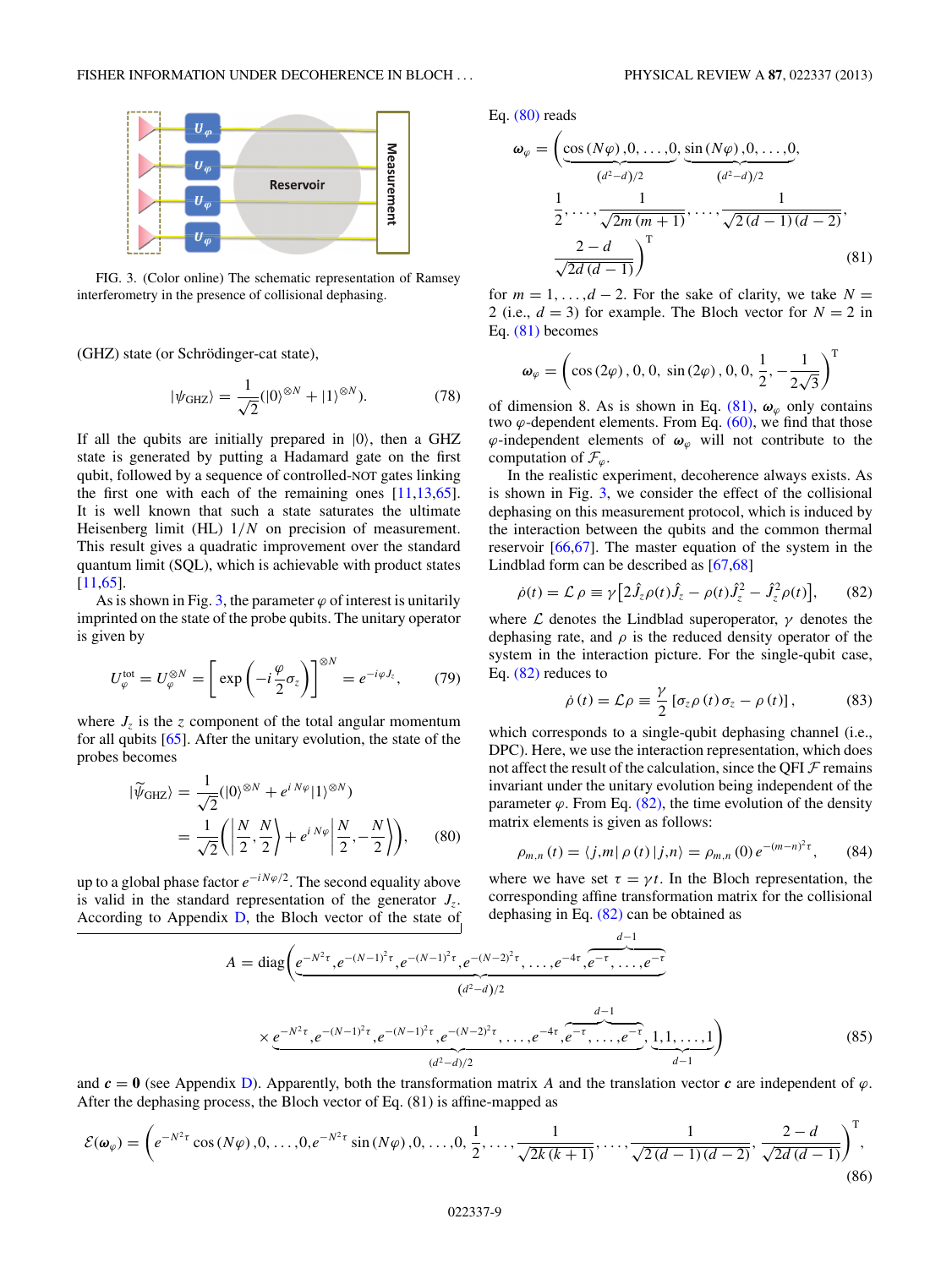<span id="page-9-0"></span>

FIG. 4. (Color online) Plot of the characteristic time  $\tau_c$  in Eq. (88) (blue dash-circle curve).

which is given by inserting *A* of Eq. [\(85\)](#page-8-0) and  $c = 0$  into Eq. [\(77\).](#page-7-0) The dynamics of the QFI associated to the parameter  $\varphi$  may be evaluated as, from Eqs. [\(60\)](#page-6-0) and [\(86\),](#page-8-0)

$$
\mathcal{F}_{\varphi} = N^2 e^{-2N^2 \tau},\tag{87}
$$

which shows that the quantity of the QFI is monotonically decreased by a factor of  $e^{-2N^2\tau}$ . This result is consistent with Ref. [\[69\]](#page-13-0), while the dynamics of the QFI under the local dephasing process was studied in Refs. [\[6,7\]](#page-12-0).

To clearly see the effect of the decoherence process, we define a time scale  $\tau_c$  which is the time over which the QFI reduces from the HL (i.e.,  $\mathcal{F}_{\varphi} = N^2$ ) to the SQL (i.e.,  $\mathcal{F}_{\varphi} = N$ ) [\[6\]](#page-12-0). For the collisional dephasing, the characteristic time reads

$$
\tau_{\rm c} = \frac{\log N}{2N^2}.\tag{88}
$$

After  $\tau_c$  above, the GHZ state cannot be used to perform over shot-noise estimation. As is plotted in Fig. 4, the characteristic time decreases exponentially as *N* increases. This illustrates that the advantage of a GHZ state deteriorates in the case of collisional dephasing.

We further observe the optimal precision of frequency measurements in this situation. In the standard Ramsey spectroscopy, the parameter of interest is the frequency of the atomic transition which is denoted as  $\omega'$ , and the uncertainty of the frequency depends on the available physical resources, which we take to be the probe size *N* and the total time *T* of the experiment. Taking the time of a single shot as *t*, the number of trials is  $v = T/t$ , and the quantum Cramér-Rao inequality of Eq. [\(6\)](#page-1-0) can be rewritten as

$$
\Delta \omega' \sqrt{T} \geqslant \frac{1}{\sqrt{\mathcal{F}_{\omega'}/t}}\tag{89}
$$

in the asymptotic limit  $v \to \infty$  [\[14\]](#page-12-0). As is well known, entangled states may provide a HL-scaling limit on the measurement precision in the absence of noise. In the seminal paper of Refs. [\[13,14\]](#page-12-0), it was found that GHZ states do not offer any improvement in precision in the presence of the local dephasing, and they only provide a SQL-scaling limit  $\alpha$  iocal depnasing, and they only provide a SQL-scaling limit (i.e., Δω' $\sqrt{T} \sim 1/\sqrt{N}$ ). In addition, an achievable lower bound for the ultimate limit of precision in noisy systems is investigated in Refs. [\[15,16\]](#page-12-0). It is shown that when local decoherence is taken into account, the maximal possible

quantum enhancement amounts generically to a constant factor in the asymptotic limit of infinite probes.

Now, we consider the effect of collective dephasing on the precision measurement. From Eq. (87), we can directly obtain the QFI in terms of  $\omega'$  as

$$
\mathcal{F}_{\omega'} = N^2 e^{-2N^2 \tau} t^2 \tag{90}
$$

by setting  $\varphi = \omega' t$ . Taking the optimal time as  $t_{opt} = 1/(2\gamma N^2)$ as is shown in Refs.  $[13,14]$ , the ultimate precision of frequency reads

$$
\Delta \omega' \sqrt{T} \geqslant \sqrt{2\gamma e} \tag{91}
$$

by substituting Eq. (90) into Eq. (89). Counterintuitively, this result shows that GHZ states cannot even provide a SQL scaling of precision in the presence of the collective dephasing. This indicates that the collective noise may do serious damage to the quantum parameter estimation.

### **V. DISCUSSION AND CONCLUSION**

We have discussed the time evolution of the two variant versions of the QFIs in the presence of quantum noises. With the help of the Bloch representation, we derived the explicit formula of the two information quantities for a single-qubit system. The analytical expressions of the dynamics of the two QFIs under three typical quantum decoherence channels were obtained. Both information quantities in those channels are decreased monotonically with time except for the case in which the  $\mathcal{F}_{\theta}$  remained invariant under PDC. It manifested that the QFI defined in Eq. [\(2\)](#page-1-0) about the amplitude parameter *θ* is robust for the PDC.

We also considered a simple dissipative model of a singlequbit coupling with a bosonic reservoir at zero temperature. By applying the hierarchy equation method, we exactly calculated the dynamical QFIs during time evolution. We found that the numerical results qualitatively coincided with the analytical ones using the RWA. The deviation between them can be attributed to the contribution of the counter-rotating-wave terms. In the weak-coupling regime, we observed that two QFIs about different parameters were monotonically decreased. When the strength of the coupling became more stronger, the behavior of the non-Markovian could be observed from the QFIs perspective.

Finally, we generalized the results to the qudit system, expressing the two QFIs in terms of the generalized Bloch vector. Those expressions were valid for the *N*-qubit system with symmetry exchange. We also considered the QFI in the presence of the collisional dephasing with the initial state being prepared as a GHZ state. The affine matrices for this dephasing process were derived, and the Bloch vector of the GHZ state was also expressed as the Bloch vector. We found that the dynamical QFI decreases exponentially by a factor of *e*<sup>−</sup>2*N*2*<sup>τ</sup>* .

## **ACKNOWLEDGMENTS**

We would like to thank Xiao-Ming Lu for helpful advice. X.G.W. acknowledges support from the NFRPC through Grant No. 2012CB921602 and the NSFC through Grants No. 11025527 and No. 10935010. F.N. acknowledges partial support from the LPS, NSA, ARO, NSF Grant No. 0726909,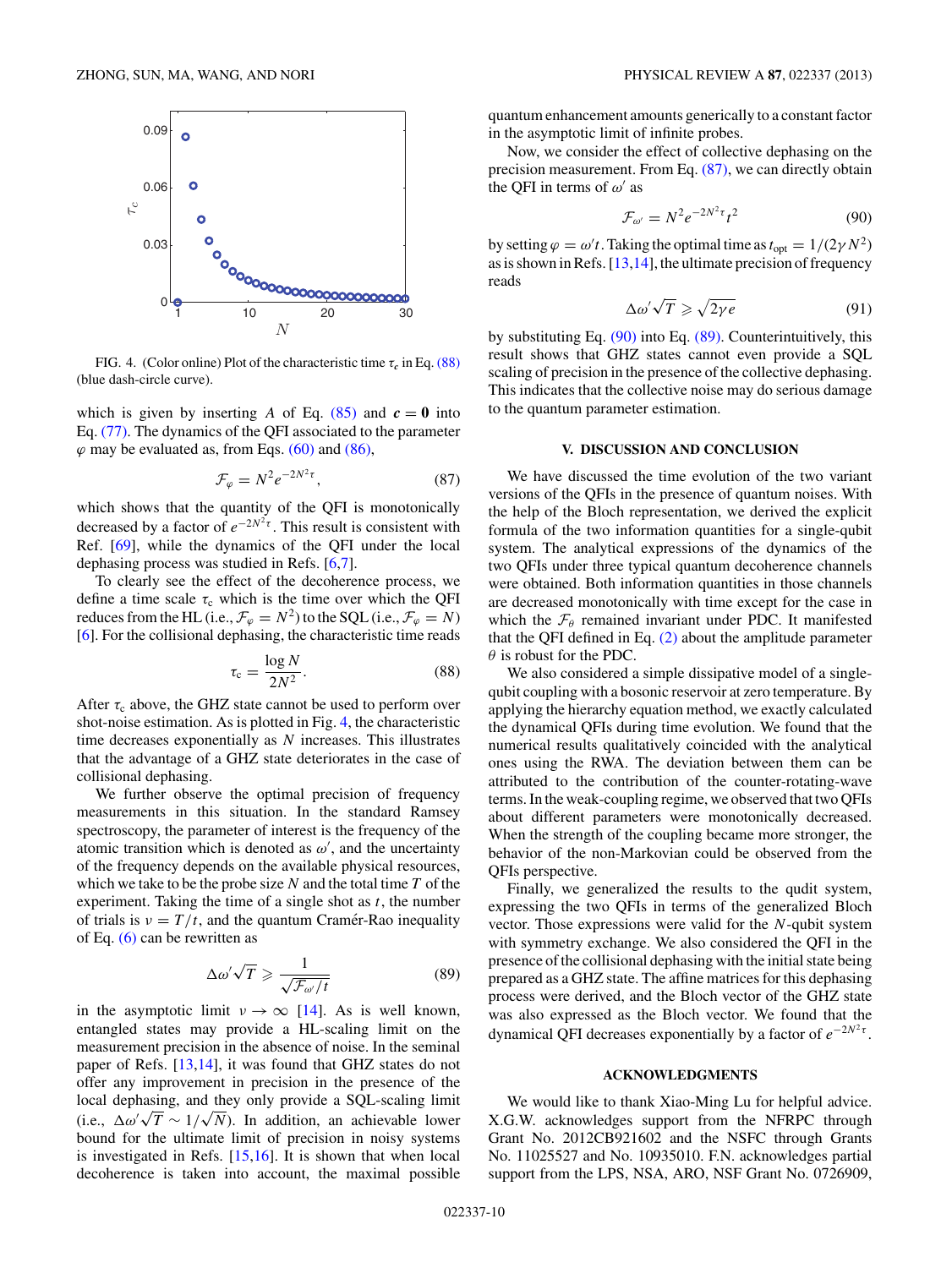<span id="page-10-0"></span>JSPS-RFBR Contract No. 09-02-92114, a Grant-in-Aid for Scientific Research (S), MEXT Kakenhi on Quantum Cybernetics, and the JSPS through its FIRST program. Z.S. acknowledges support from the National Nature Science Foundation of China under Grant No. 11005027, the National Science Foundation of Zhejiang Province under Grant No. Y6090058, and the Program for HNUEYT under Grant No. 2011-01-011.

#### **APPENDIX A: GENERATORS OF THE LIE ALGEBRA su(***d***)**

In group theory, the generators of the Lie algebra have the following properties: (i) Hermitian,

$$
\hat{\eta}_i^\dagger = \hat{\eta}_i; \tag{A1}
$$

(ii) traceless,

$$
\text{Tr } \hat{\eta}_i = 0; \tag{A2}
$$

(iii) orthogonality and normalization with respect to the trace metric relation,

$$
\frac{1}{2}\operatorname{Tr}(\hat{\eta}_i \hat{\eta}_j) = \delta_{ij}.\tag{A3}
$$

Moreover, they also satisfy two relations as follows, characterized by the structure constants  $f_{ijk}$  and  $g_{ijk}$ :

$$
[\hat{\eta}_i, \hat{\eta}_j] = 2i \sum_k f_{ijk} \hat{\eta}_k, \tag{A4}
$$

$$
\{\hat{\eta}_i, \,\hat{\eta}_j\} = \frac{4}{d} \,\delta_{ij} \, \mathbb{1}_d + 2 \sum_k \, g_{ijk} \,\hat{\eta}_k, \tag{A5}
$$

where  $\mathbb{1}_d$  is the unit matrix of dimension *d*, and  $f_{ijk}$  ( $g_{ijk}$ ) denotes the completely antisymmetric (symmetric) tensor. The structure constants are determined by

$$
f_{ijk} = \frac{1}{4i} \operatorname{Tr} \left( [\hat{\eta}_i, \hat{\eta}_j] \hat{\eta}_k \right), \tag{A6}
$$

$$
g_{ijk} = \frac{1}{4} \operatorname{Tr} \left( \{ \hat{\eta}_i, \hat{\eta}_j \} \hat{\eta}_k \right).
$$
 (A7)

Employing the completeness relation of the generators of su (*d*), one can expand an arbitrary *d*-dimensional Hermitian matrix *X* as

$$
X = \frac{1}{d} \operatorname{Tr}(X) \, \mathbb{1}_d + \sum_{k=1}^{d^2 - 1} x_k \, \hat{\eta}_k, \ x_k \in \mathbb{R}, \tag{A8}
$$

with  $x_k = \text{Tr}(X \hat{\eta}_k)$ .

Below, we systematically construct the generators  $\hat{\eta}$  =  ${\{\eta_j\}}_{j=1}^{d^2-1}$  of the Lie algebra su(*d*) which are given as follows [\[62,63\]](#page-13-0). On a *d*-dimensional Hilbert space  $\mathcal{H} \in \mathbb{C}^d$  spanned by an orthonormal set of states  $\{|m\rangle|_{m=1}^d$ , we first construct two sets of block off-diagonal Hermitian traceless matrices,

$$
\hat{S}_{m,n} = |m\rangle\langle n| + |n\rangle\langle m|,\tag{A9}
$$

$$
\hat{\mathcal{A}}_{m,n} = -i \left( \left| m \right\rangle \left\langle n \right| - \left| n \right\rangle \left\langle m \right| \right) \tag{A10}
$$

for  $1 \leq m < n \leq d$ . The above two sets contain the same number of elements as  $(d^2 - d)/2$ . Then, we construct  $d - 1$ real diagonal traceless matrices

$$
\hat{\mathcal{D}}_k = \sqrt{\frac{2}{k(k+1)}} \left[ \sum_{m=1}^k |m\rangle\langle m| - k|k+1\rangle\langle k+1| \right] \quad \text{(A11)}
$$

for  $(1 \le k \le d - 1)$ . Hitherto, the generators for the Lie algebra su  $(d)$  are obtained by the new set  $[62,63]$ ,

$$
\{\hat{\eta}_i\}_{i=1}^{d^2-1} = \{\hat{\mathcal{S}}_{m,n}, \hat{\mathcal{A}}_{m,n}, \hat{\mathcal{D}}_k\}.
$$
 (A12)

The generators for  $d = 2$  coincide with the Pauli matrices with the structure constants  $f_{ijk}$  being the Levi-Civita symbol  $\epsilon_{ijk}$ and  $g_{ijk} = 0$ . The generators of su (3) are described by the Gell-Mann matrices given by [\[63\]](#page-13-0)

$$
\hat{\eta}_1 = \begin{pmatrix} 0 & 0 & 1 \\ 0 & 0 & 0 \\ 1 & 0 & 0 \end{pmatrix}, \qquad \hat{\eta}_2 = \begin{pmatrix} 0 & 1 & 0 \\ 1 & 0 & 0 \\ 0 & 0 & 0 \end{pmatrix},
$$

$$
\hat{\eta}_3 = \begin{pmatrix} 0 & 0 & 0 \\ 0 & 0 & 1 \\ 0 & 1 & 0 \end{pmatrix}, \qquad \hat{\eta}_4 = \begin{pmatrix} 0 & 0 & -i \\ 0 & 0 & 0 \\ i & 0 & 0 \end{pmatrix},
$$

$$
\hat{\eta}_5 = \begin{pmatrix} 0 & -i & 0 \\ i & 0 & 0 \\ 0 & 0 & 0 \end{pmatrix}, \qquad \hat{\eta}_6 = \begin{pmatrix} 0 & 0 & 0 \\ 0 & 0 & -i \\ 0 & i & 0 \end{pmatrix},
$$

$$
\hat{\eta}_7 = \begin{pmatrix} 1 & 0 & 0 \\ 0 & -1 & 0 \\ 0 & 0 & 0 \end{pmatrix}, \qquad \hat{\eta}_8 = \frac{1}{\sqrt{3}} \begin{pmatrix} 1 & 0 & 0 \\ 0 & 1 & 0 \\ 0 & 0 & -2 \end{pmatrix}.
$$

## **APPENDIX B: DERIVATION OF EQ. [\(60\)](#page-6-0)**

Now, we provide the detailed derivation of the first line of Eq. [\(60\).](#page-6-0) To express  $\mathcal{F}_{\lambda}$  in terms of the Bloch vector, we should first write all the Hermitian operator in the same representation, expanding them over the common generators of the Lie algebra su(*d*) [\[61\]](#page-13-0). The density matrix  $\rho$  is described by Eq. [\(55\),](#page-6-0) and the SLD operator is supposed to be expanded as

$$
L = a\mathbb{1}_d + \mathbf{b} \cdot \hat{\mathbf{\eta}},\tag{B1}
$$

where *a* and *b* are, respectively, a real number and a real vector to be determined.

Suppose *ρ* contains some unknown parameter *λ*, i.e., the Bloch vector  $\omega$  is  $\lambda$ -dependent. Then we have

$$
\partial_{\lambda} \rho = \frac{1}{2} \left( \partial_{\lambda} \omega \right)^{T} \hat{\eta}.
$$
 (B2)

By substituting Eqs.  $(B1)$  and  $(B2)$  into Eq.  $(2)$ , we find that  $\mathcal{F}_{\lambda}$  can be rewritten as

$$
\mathcal{F}_{\lambda} = (\partial_{\lambda} \boldsymbol{\omega})^{\mathrm{T}} \boldsymbol{b}.
$$
 (B3)

Here, we use Eq. [\(58\)](#page-6-0) and the traceless property of generators. Equation  $(B3)$  shows that when  **is derived, then the problem** is solved.

To determine **, we should use Eq.**  $(3)$ **. Furthermore, by** using Eq.  $(A5)$ , we have the following relation:

$$
\{a \cdot \hat{\eta}, b \cdot \hat{\eta}\} = \sum_{ij} a_i b_j \{ \hat{\eta}_i, \hat{\eta}_j \}
$$
  
= 
$$
\frac{4}{d} a^{\mathrm{T}} b \mathbb{1}_d + 2 \sum_{ijk} g_{ijk} a_i b_j \hat{\eta}_k.
$$
 (B4)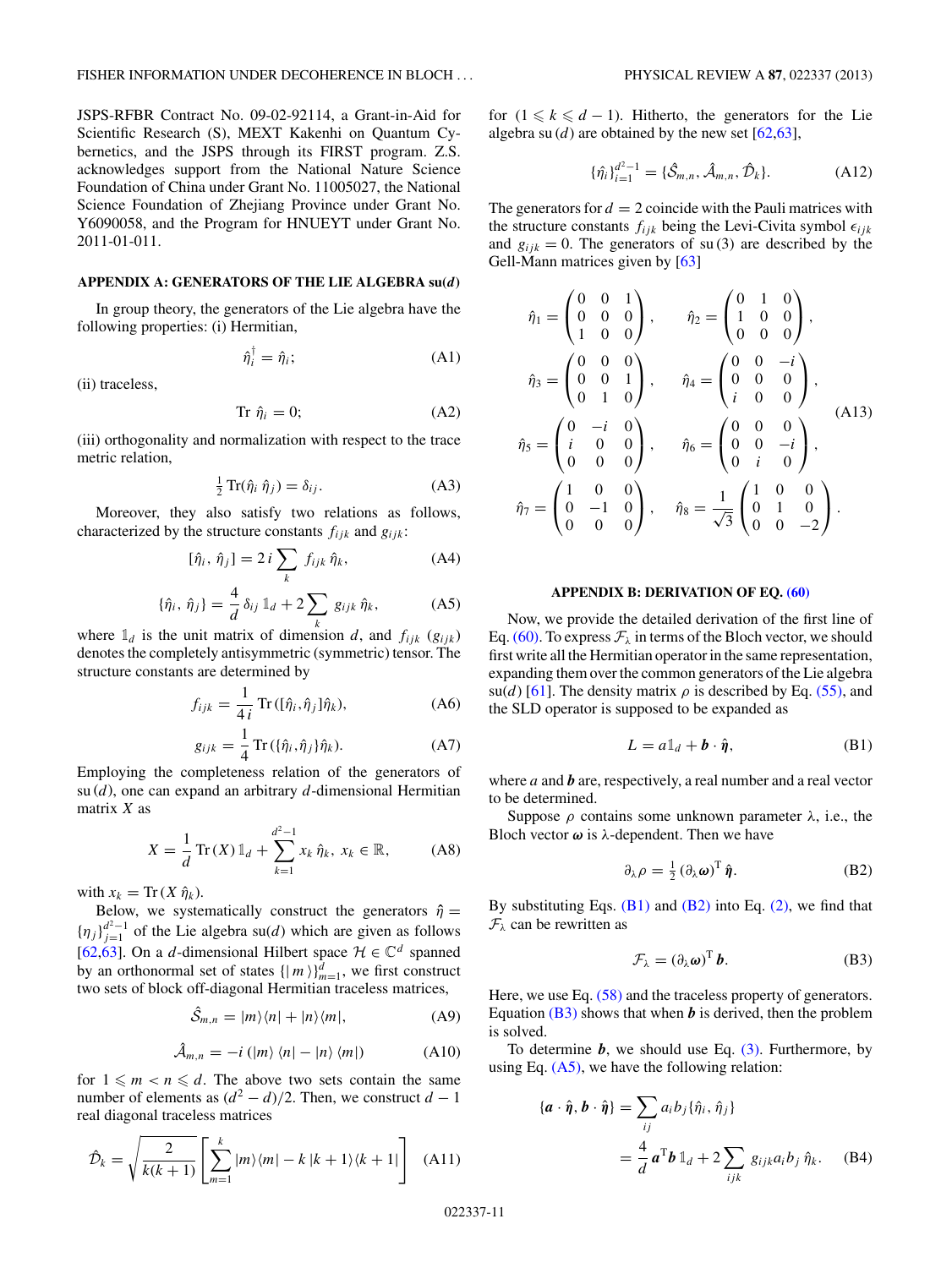<span id="page-11-0"></span>With the help of Eqs.  $(55)$ ,  $(B1)$ , and  $(B4)$ , the right-hand side  $(RHS)$  of Eq.  $(3)$  reads

$$
\frac{1}{2}\{\rho, L\} = \frac{1}{2} \left( \left\{ \frac{1}{d}, a\mathbb{1} + b \cdot \hat{\eta} \right\} + \left\{ \frac{1}{2}\boldsymbol{\omega} \cdot \hat{\eta}, a\mathbb{1} \right\} + \left\{ \frac{1}{2}\boldsymbol{\omega} \cdot \hat{\eta}, b \cdot \hat{\eta} \right\} \right)
$$
\n
$$
= \frac{1}{d}(a + \boldsymbol{\omega}^{\mathrm{T}}b)\mathbb{1}
$$
\n
$$
+ \sum_{k} \left( \frac{1}{d}b_{k} + \frac{1}{2}a\omega_{k} + \frac{1}{2} \sum_{ij} g_{ijk}\omega_{i}b_{j} \right) \eta_{k}.
$$

The left-hand side (LHS) of Eq. [\(3\)](#page-1-0) is given by Eq. [\(B2\).](#page-10-0) By comparing the terms on both sides of Eq.  $(3)$ , one obtains

$$
a + \omega^{\mathrm{T}} b = 0, \tag{B5}
$$

$$
(\partial_{\lambda}\omega)^{T}\hat{\eta} = \sum_{k} \left(\frac{2}{d}b_{k} + a\omega_{k} + \sum_{ij}g_{ijk}\omega_{i}b_{j}\right)\eta_{k}
$$
  

$$
= \frac{2}{d}b^{T}\hat{\eta} + a\omega^{T}\hat{\eta} + \sum_{ijk}g_{ijk}\omega_{i}b_{j}\hat{\eta}_{k}
$$
  

$$
= \frac{2}{d}b^{T}\hat{\eta} + a\omega^{T}\hat{\eta} + \sum_{jk}b_{j}G_{jk}\hat{\eta}_{k}
$$
  

$$
= \frac{2}{d}b^{T}\hat{\eta} + a\omega^{T}\hat{\eta} + b^{T}G\hat{\eta}.
$$
 (B6)

Here, the matrix element of G in Eq. (B6) is given by  $G_{jk} =$  $\sum_i g_{ijk}\omega_i$  satisfying  $G_{jk} = G_{kj}$ . With Eq. (B5), we have

$$
a = -\omega^{\mathrm{T}}b = -b^{\mathrm{T}}\omega.
$$
 (B7)

By insetting the above equation into Eq. (B6), we obtain

$$
(\partial_{\lambda} \omega)^{\mathrm{T}} \hat{\eta} = b^{\mathrm{T}} \left( \frac{2}{d} - \omega \omega^{\mathrm{T}} + G \right) \hat{\eta}, = b^{\mathrm{T}} \mathcal{M} \hat{\eta}, \quad (B8)
$$

by setting

$$
\mathcal{M} \equiv \frac{2}{d} - \omega \omega^{T} + G.
$$

Hence, Eq. (B8) directly gives the following equation:

$$
(\partial_{\lambda}\omega)^{\mathrm{T}} = \boldsymbol{b}^{\mathrm{T}}\mathcal{M}.\tag{B9}
$$

Suppose that we have the inverse matrix  $\mathcal{M}^{-1}$ . After Eq. (B11), we will make further discussions about  $\mathcal{M}^{-1}$ . We have

$$
\boldsymbol{b} = \mathcal{M}^{-1} \left( \partial_{\lambda} \boldsymbol{\omega} \right) \tag{B10}
$$

from Eq. (B9). Finally, inserting Eq. (B10) into Eq. [\(B3\)](#page-10-0) yields

$$
\mathcal{F}_{\lambda} = (\partial_{\lambda} \boldsymbol{\omega})^{\mathrm{T}} \mathcal{M}^{-1} (\partial_{\lambda} \boldsymbol{\omega}). \tag{B11}
$$

To calculate  $\mathcal{F}_{\lambda}$ , we need to find the inverse of M. Generally, it may or may not exist, i.e.,  $M$  may have some zero eigenvalues. In this case, we define  $\mathcal{M}^{-1}$  on the support of  $M$ , i.e., suppl $(M)$ , which is defined as a space spanned by those eigenvectors with nonzero eigenvalues. It is reasonable to do so. By inserting Eq. (B9) into Eq. [\(B3\),](#page-10-0) we rewrite  $\mathcal{F}_{\lambda}$  as

$$
\mathcal{F}_{\lambda} = \boldsymbol{b}^{\mathrm{T}} \mathcal{M} \boldsymbol{b}.
$$
 (B12)

Suppose  $M$  has spectral decomposition

$$
\mathcal{M} = \sum_{i=1}^{d^2-1} m_i \mathbf{v}_i \mathbf{v}_i^{\mathrm{T}},
$$
 (B13)

where  $v_i$  denotes an eigenvector with eigenvalue  $m_i$ . We assume  $m_i \neq 0$  for  $i = 1, ..., n$  and  $m_i = 0$  for  $i = n + 1$ 1*, . . . ,d*<sup>2</sup> − 1. With Eq. (B13), Eq. (B12) reads

$$
\mathcal{F}_{\lambda} = \sum_{i=1}^{n} m_i \boldsymbol{b}^{\mathrm{T}} \boldsymbol{v}_i \boldsymbol{v}_i^{\mathrm{T}} \boldsymbol{b}.
$$
 (B14)

It is shown that  $\mathcal{F}_{\lambda}$  is defined on suppl( $\mathcal{M}$ ).

## **APPENDIX C: DERIVATION OF EQ. [\(66\)](#page-7-0)**

In this Appendix, we give the detailed derivation of  $\mathcal{I}_{\lambda}$  in terms of the Bloch vector for mixed states given by Eq. [\(66\).](#page-7-0) We first expand the Hermitian matrix as

$$
\sqrt{\rho} = y \, \mathbb{1}_d + x \cdot \hat{\eta},\tag{C1}
$$

where  $y = \text{Tr}(\sqrt{\rho})/d$  and *x* is an unknown  $(d^2 - 1)$ dimensional real vector. With Eq. (C1),  $\mathcal{I}_{\lambda}$  in Eq. [\(16\)](#page-2-0) can be rewritten as

$$
\mathcal{I}_{\lambda} = 8 \left[ (\partial_{\lambda} y)^2 + \frac{2}{d} |\partial_{\lambda} x|^2 \right] \tag{C2}
$$

by using the properties of the generators of the Lie algebra given in Appendix [A.](#page-10-0) Furthermore, we have the following equation:

$$
\rho = (\sqrt{\rho})^2. \tag{C3}
$$

In the Bloch representation, the left-hand side of the equation above is given by Eq.  $(55)$ , and the right-hand side reads

$$
(\sqrt{\rho})^2 = \left(y^2 + \frac{2}{d} |x|^2\right) \mathbb{1}_{d^2 - 1} + \sum_k (2yx_k + g_{ijk}x_ix_j)\hat{\eta}_k.
$$

By comparing the terms on both sides, one finds that *y* and x are completely determined by the following  $d^2$  quadratic nonlinear equations:

$$
y^{2} + \frac{2}{d}|\mathbf{x}|^{2} = \frac{1}{d},
$$
 (C4)

$$
\sum_{i,j=1}^{d^2-1} g_{ijk} x_i x_j + 2yx_k = \frac{\omega_k}{2}
$$
 (C5)

for  $k = 1, 2, \ldots, d^2 - 1$ .

Below, we give the detailed derivation for Eqs. [\(71\)](#page-7-0) and [\(72\).](#page-7-0) Multiplying the LHS of Eq. [\(70\)](#page-7-0) by  $4yx<sup>T</sup>$  and the RHS by  $\boldsymbol{\omega}^T$ , we obtain

$$
16y^2 |x|^2 = |\omega|^2. \tag{C6}
$$

By replacing  $|x|^2$  in the equation above by

$$
|\mathbf{x}|^2 = \frac{1}{2} - y^2,\tag{C7}
$$

given by Eq.  $(69)$ , we get the following equation:

$$
16y^4 - 8y^2 + |\omega|^2 = 0.
$$
 (C8)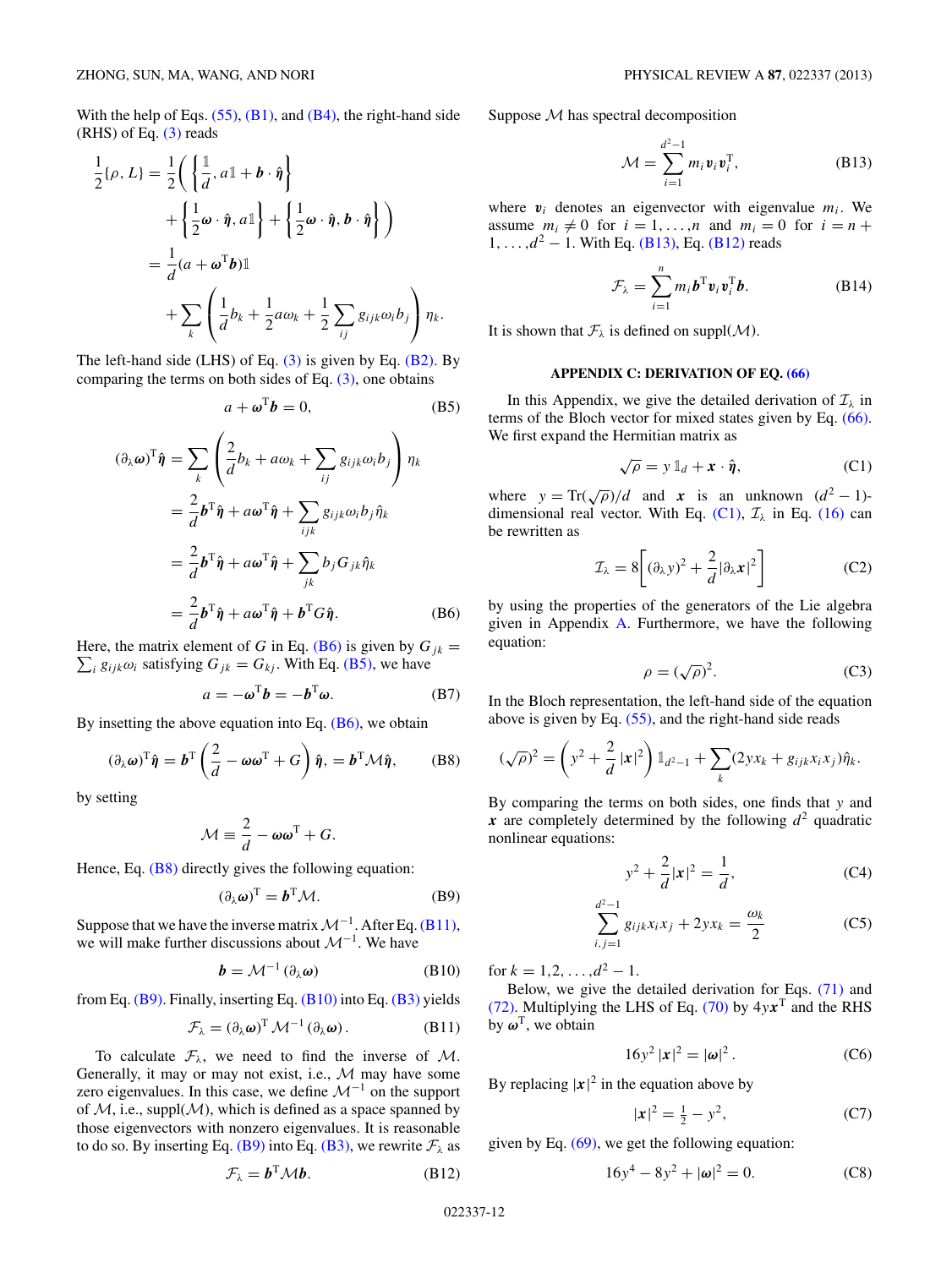<span id="page-12-0"></span>Solving the above equation, we obtain two solutions,

$$
y_{+}^{2} = \frac{1 + \sqrt{1 - |\omega|^{2}}}{4},
$$
 (C9)

$$
y_{-}^{2} = \frac{1 - \sqrt{1 - |\omega|^{2}}}{4}.
$$
 (C10)

We suppose that  $\rho$  has spectral decomposition

$$
\rho = \sum_{i} \varrho_{i} |\psi_{i}\rangle\langle\psi_{i}| = \varrho_{1} |\psi_{1}\rangle\langle\psi_{1}| + (1 - \varrho_{1})|\psi_{2}\rangle\langle\psi_{2}|.
$$
\n(C11)

Then we can derive the following inequality:

$$
y = \frac{1}{2}\text{Tr}\left(\sqrt{\rho}\right) = \frac{1}{2}\sum_{i}\sqrt{\varrho_{i}} \ge \frac{1}{2}.\tag{C12}
$$

Then the solution  $y^2$  in Eq. (C10) can be neglected. Due to *y* being a non-negative real number, we finally get Eq. [\(71\)](#page-7-0) from Eq.  $(C9)$ . Furthermore, substituting Eq.  $(71)$  into Eq.  $(70)$ directly yields Eq. [\(72\).](#page-7-0)

# **APPENDIX D: DERIVATION OF THE AFFINE TRANSFORMATION MATRIX** *A* **AND** *c* **FOR THE COLLISIONAL DEPHASING**

We first verify that the elements of the Bloch vector can be directly written out from the elements of the density matrix. A *d*-dimensional density matrix is described by the generalized Bloch vector in Eq. [\(55\)](#page-6-0) in the Bloch representation. The elements of the generalized Bloch vector are defined by

$$
\omega_i = \text{Tr}\left(\rho \hat{\eta}_i\right). \tag{D1}
$$

In Appendix  $\overline{A}$ , we systematically construct the generators of Lie algebra su  $(d)$  in Eq.  $(A13)$ , which is defined by three sets given by Eqs. [\(A9\),](#page-10-0) [\(A10\),](#page-10-0) and [\(A11\).](#page-10-0) Then *ω* also can be

- [1] D. Petz, [Linear Alegbra Appl.](http://dx.doi.org/10.1016/0024-3795(94)00211-8) **244**, 81 (1996).
- [2] L. Pezzé and A. Smerzi, *Phys. Rev. Lett.* **102**[, 100401 \(2009\).](http://dx.doi.org/10.1103/PhysRevLett.102.100401)
- [3] J. Ma and X. G. Wang, Phys. Rev. A **80**[, 012318 \(2009\).](http://dx.doi.org/10.1103/PhysRevA.80.012318)
- [4] Á. Rivas and A. Luis, *Phys. Rev. Lett.* **105**[, 010403 \(2010\).](http://dx.doi.org/10.1103/PhysRevLett.105.010403)
- [5] Z. Sun, J. Ma, X. M. Lu, and X. G. Wang, [Phys. Rev. A](http://dx.doi.org/10.1103/PhysRevA.82.022306) **82**, [022306 \(2010\).](http://dx.doi.org/10.1103/PhysRevA.82.022306)
- [6] J. Ma, Y. X. Huang, X. G. Wang, and C. P. Sun, [Phys. Rev. A](http://dx.doi.org/10.1103/PhysRevA.84.022302) **84**[, 022302 \(2011\).](http://dx.doi.org/10.1103/PhysRevA.84.022302)
- [7] R. Chaves, L. Aolita, and A. Acín, *[Phys. Rev. A](http://dx.doi.org/10.1103/PhysRevA.86.020301)* **86**, 020301(*R*) [\(2012\).](http://dx.doi.org/10.1103/PhysRevA.86.020301)
- [8] J. Ma, X. G. Wang, C. P. Sun, and F. Nori, [Phys. Rep.](http://dx.doi.org/10.1016/j.physrep.2011.08.003) **509**, 89 [\(2011\).](http://dx.doi.org/10.1016/j.physrep.2011.08.003)
- [9] P. Hyllus, W. Laskowski, R. Krischek, C. Schwemmer, W. Wieczorek, H. Weinfurter, L. Pezzé, and A. Smerzi, *[Phys.](http://dx.doi.org/10.1103/PhysRevA.85.022321)* Rev. A **85**[, 022321 \(2012\).](http://dx.doi.org/10.1103/PhysRevA.85.022321)
- [10] G. Tóth, *Phys. Rev. A* **85**[, 022322 \(2012\).](http://dx.doi.org/10.1103/PhysRevA.85.022322)
- [11] V. Giovannetti, S. Lloyd, and L. Maccone, [Phys. Rev. Lett.](http://dx.doi.org/10.1103/PhysRevLett.96.010401) **96**, [010401 \(2006\).](http://dx.doi.org/10.1103/PhysRevLett.96.010401)
- [12] V. Giovannetti, S. Lloyd, and L. Maccone, [Nat. Photon.](http://dx.doi.org/10.1038/nphoton.2011.35) **5**, 222 [\(2011\).](http://dx.doi.org/10.1038/nphoton.2011.35)
- [13] S. F. Huelga, C. Macchiavello, T. Pellizzari, A. K. Ekert, M. B. Plenio, and J. I. Cirac, [Phys. Rev. Lett.](http://dx.doi.org/10.1103/PhysRevLett.79.3865) **79**, 3865 (1997).

divided into three parts as

$$
\{\omega_i\}_{i=1}^{d^2-1} = \{\omega_{m,n}^{\mathcal{S}}, \omega_{m,n}^{\mathcal{A}}, \omega_k^{\mathcal{D}}\}.
$$
 (D2)

We find that the elements of the Bloch vector are directly given by the elements of the density matrix,

$$
\omega_{m,n}^S = \text{Tr}\left(\rho \,\hat{\mathcal{S}}_{m,n}\right) = 2\,\text{Re}\left(\rho_{m,n}\right),\tag{D3}
$$

$$
\omega_{m,n}^{\mathcal{A}} = \text{Tr}\left(\rho \,\hat{\mathcal{A}}_{m,n}\right) = -2\,\text{Im}(\rho_{m,n}),\tag{D4}
$$

$$
\omega_k^{\mathcal{D}} = \text{Tr}\,(\rho \,\hat{\mathcal{D}}_k) = \sqrt{\frac{2}{k\,(k+1)}} \left[ \sum_{m=1}^k \rho_{m,m} - k \,\rho_{k+1,k+1} \right].
$$
\n(D5)

The master equation of the collisional dephasing model is described by Eq. [\(82\),](#page-8-0) and the time evolution of the densitymatrix elements is given by Eq. [\(84\).](#page-8-0) With Eqs. [\(84\),](#page-8-0) (D3), (D4), and (D3), the elements of the affine-mapped Bloch vector are given by

$$
\omega_{m,n}^S(t) = e^{-(m-n)^2 \tau} 2 \operatorname{Re} [\rho_{m,n}(0)] = e^{-(m-n)^2 \tau} \omega_{m,n}^S(0),
$$
\n(D6)

$$
\omega_{m,n}^{\mathcal{A}}(t) = -e^{-(m-n)^2 \tau} 2 \operatorname{Im} \left[ \rho_{m,n}(0) \right] = e^{-(m-n)^2 \tau} \omega_{m,n}^{\mathcal{A}}(0),\tag{D7}
$$

$$
\omega_k^{\mathcal{D}}(t) = \omega_k^{\mathcal{D}}(0). \tag{D8}
$$

Equation (D8) illustrates that  $\omega_k^{\mathcal{D}}$  remains unchanged under the collisional dephasing, since  $\boldsymbol{\omega}_k^{\mathcal{D}}$  depends on the diagonal elements of the density matrix which are left unchanged by dephasing. Writing in the form of an affine map in Eq. [\(74\),](#page-7-0) we finally obtain *A* in Eq.  $(85)$  and  $c = 0$  from Eqs. (D6), (D7), and (D8).

- [14] R. Chaves, J. B. Brask, M. Markiewicz, J. Kołodyński, and A. Acín, e-print [arXiv:1212.3286.](http://arXiv.org/abs/arXiv:1212.3286)
- [15] B. M. Escher, R. L. de Matos Fillo, and L. Davidovich, [Nat.](http://dx.doi.org/10.1038/nphys1958) Phys. **7**[, 406 \(2011\).](http://dx.doi.org/10.1038/nphys1958)
- [16] R. Demkowicz-Dobrzański, J. Kołodyński, and M. Gută, [Nat.](http://dx.doi.org/10.1038/ncomms2067) Commun. **3**[, 1063 \(2012\).](http://dx.doi.org/10.1038/ncomms2067)
- [17] H. Uys and P. Meystre, Phys. Rev. A **76**[, 013804 \(2007\).](http://dx.doi.org/10.1103/PhysRevA.76.013804)
- [18] A. Shaji and C. M. Caves, Phys. Rev. A **76**[, 032111 \(2007\).](http://dx.doi.org/10.1103/PhysRevA.76.032111)
- [19] S. Boixo, A. Datta, M. J. Davis, S. T. Flammia, A. Shaji, and C. M. Caves, Phys. Rev. Lett. **101**[, 040403 \(2008\).](http://dx.doi.org/10.1103/PhysRevLett.101.040403)
- [20] S. M. Roy and S. L. Braunstein, [Phys. Rev. Lett.](http://dx.doi.org/10.1103/PhysRevLett.100.220501) **100**, 220501 [\(2008\).](http://dx.doi.org/10.1103/PhysRevLett.100.220501)
- [21] M. G. A. Pairs, [Int. J. Quantum Inform.](http://dx.doi.org/10.1142/S0219749909004839) **7**, 125 (2009).
- [22] Y. C. Liu, Z. F. Xu, G. R. Jin, and L. You, [Phys. Rev. Lett.](http://dx.doi.org/10.1103/PhysRevLett.107.013601) **107**, [013601 \(2011\).](http://dx.doi.org/10.1103/PhysRevLett.107.013601)
- [23] J. Joo, W. J. Munro, and T. P. Spiller, [Phys. Rev. Lett.](http://dx.doi.org/10.1103/PhysRevLett.107.083601) **107**, [083601 \(2011\).](http://dx.doi.org/10.1103/PhysRevLett.107.083601)
- [24] D. W. Berry, M. J. W. Hall, M. Zwierz, and H. M. Wiseman, Phys. Rev. A **86**[, 053813 \(2012\).](http://dx.doi.org/10.1103/PhysRevA.86.053813)
- [25] M. J. W. Hall and H. M. Wiseman, [Phys. Rev. X](http://dx.doi.org/10.1103/PhysRevX.2.041006) **2**, 041006 [\(2012\).](http://dx.doi.org/10.1103/PhysRevX.2.041006)
- [26] M. Tsang, Phys. Rev. Lett. **108**[, 230401 \(2012\).](http://dx.doi.org/10.1103/PhysRevLett.108.230401)